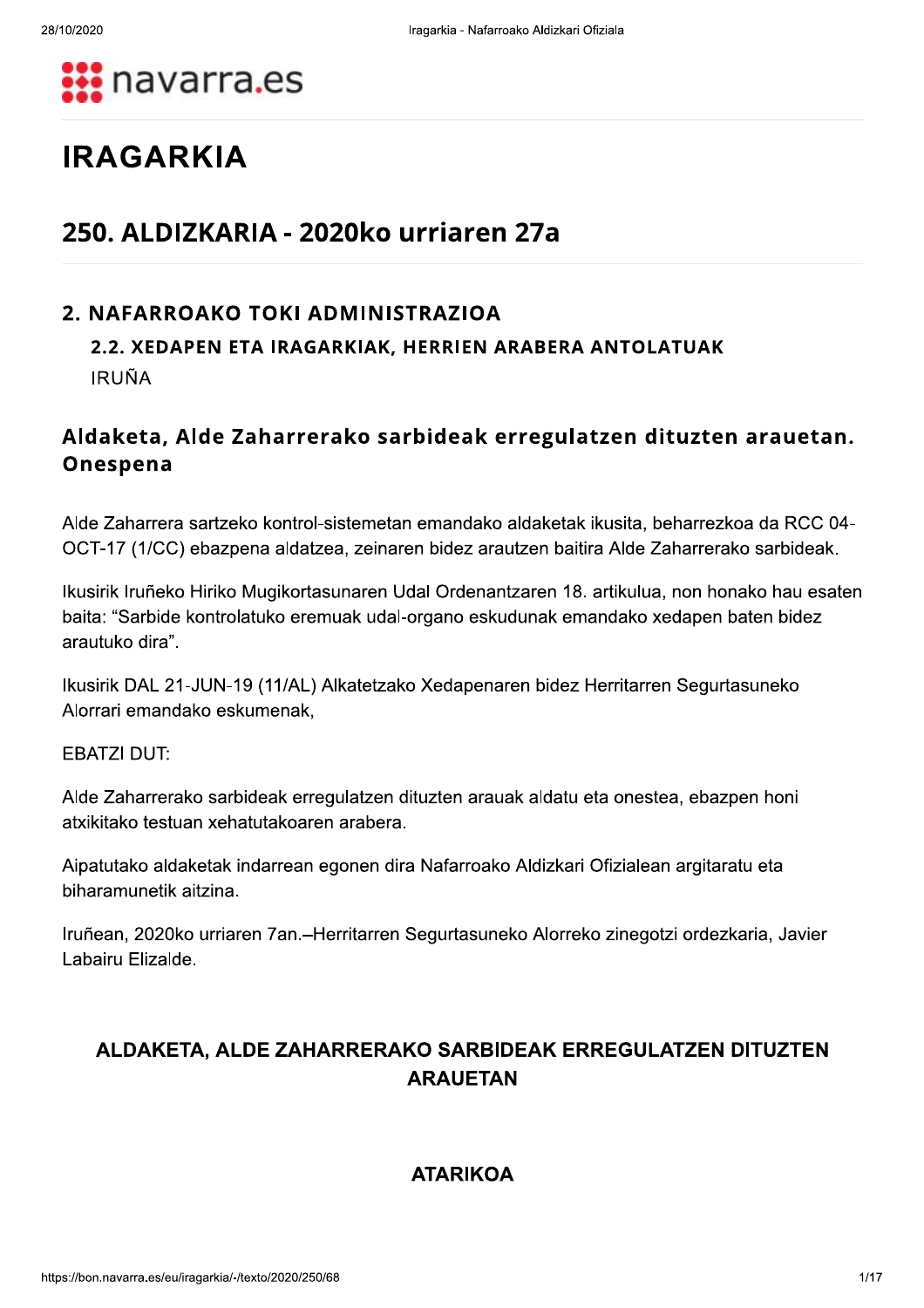#### Iragarkia - Nafarroako Aldizkari Ofiziala

Iruñeko Udalaren xedapen honen xedea da hiriko alde berezienak babestea, lehentasunezko helburua izaki Alde Zaharraren babesa. Horretarako, kontuan harturik Alde Zaharreko kaleen bideazpiegituraren berezitasunak, tratamendu berezia eman behar zaio eremu horri.

Udal-administrazioak, arauketa honen bitartez, berariaz eta Iruñeko Hiriko Mugikortasunaren Udal Ordenantzatik bereizita, baina haren arau-markoaren barruan, arautu behar ditu hiriko Alde Zaharrerako ibilgailuen sarbidea, egonaldia eta zirkulazioa, kontuan harturik kaleen estutasuna, bertako negozio gehienen berezitasunak, oinezkoen zirkulazio handia, aparkatzeko beharrak edota bertako monumentu-alde guztien ezaugarri bereziak.

Hori horrela, Antolaketa-sistema arautzen duten honako artikulu hauek ezarri dira:

# **I. TITULUA**

#### Eskumena, helburuak eta ukitutako eremua

1. artikulua. Eskumenak.

Trafikoari, Ibilgailu Motordunen Zirkulazioari eta Bide Segurtasunari buruzko Legearen testu bategina onesten duen urriaren 30eko 6/2015 Legegintzako Errege Dekretuak 7. artikuluan, udalerriei ematen dizkie, besteak beste, honako eskumen hauek: beren titulartasunpeko herri barruko bideetako zirkulazioa antolatu eta kontrolatzea, Zirkulazioko Udal Ordenantzen bidez herri barruko bideetako erabilpenak arautzea -betiere bateragarri egite aldera erabiltzaile guztien artean aparkatzeko tokiak berdintasunean banatzea, ibilgailuen zirkulazioaren arintasunari eustea eta oinezkoek kaleak erabiltzea-, hiriko bideak zirkulaziora ixtea beharrezkoa denean eta ibilgailu jakin batzuei murriztea hiriko bideetan zirkulatzea.

Iruñeko Hiriko Mugikortasunaren Udal Ordenantzaren 17. artikuluak honako hau dio:

"Iruñeko Udalak sarbide murriztuko eremuak ezartzen ahalko ditu segurtasun arrazoiengatik edo hura aholkatzen duten beste edozein ziorengatik. Halako eremuetan guztiz edo parte batez murrizten ahalko dira ibilgailuen zirkulazioa eta aparkatzea, eta baldintza zehatzak xedatuko dira eremu horietako zirkulazioaren nondik norakoak zedarritzeko".

Horrez gain, 18. artikuluak beste hau dio:

"Sarbide kontrolatuko eremuak udal-organo eskudunak emandako xedapen baten bidez arautuko dira.

Eremu horiek erregulatzen dituzten arauak urratzea administrazioko arau-haustetzat joko da zirkulazio eta bide-segurtasunari buruzko araudiarekin bat."

2. artikulua. Helburuak.

Honako hauek dira xedapen honen helburuak:

1. Oinezkoen eta ziklisten zirkulazio segurua bermatzea Alde Zaharreko kaleetan.

2. Herritarrei sarbide ordenatua eta baketsua ahalbidetzea, saltoki, etxebizitza, kulturgune, ikastetxe, erakunde publiko eta monumentu-eremuetara.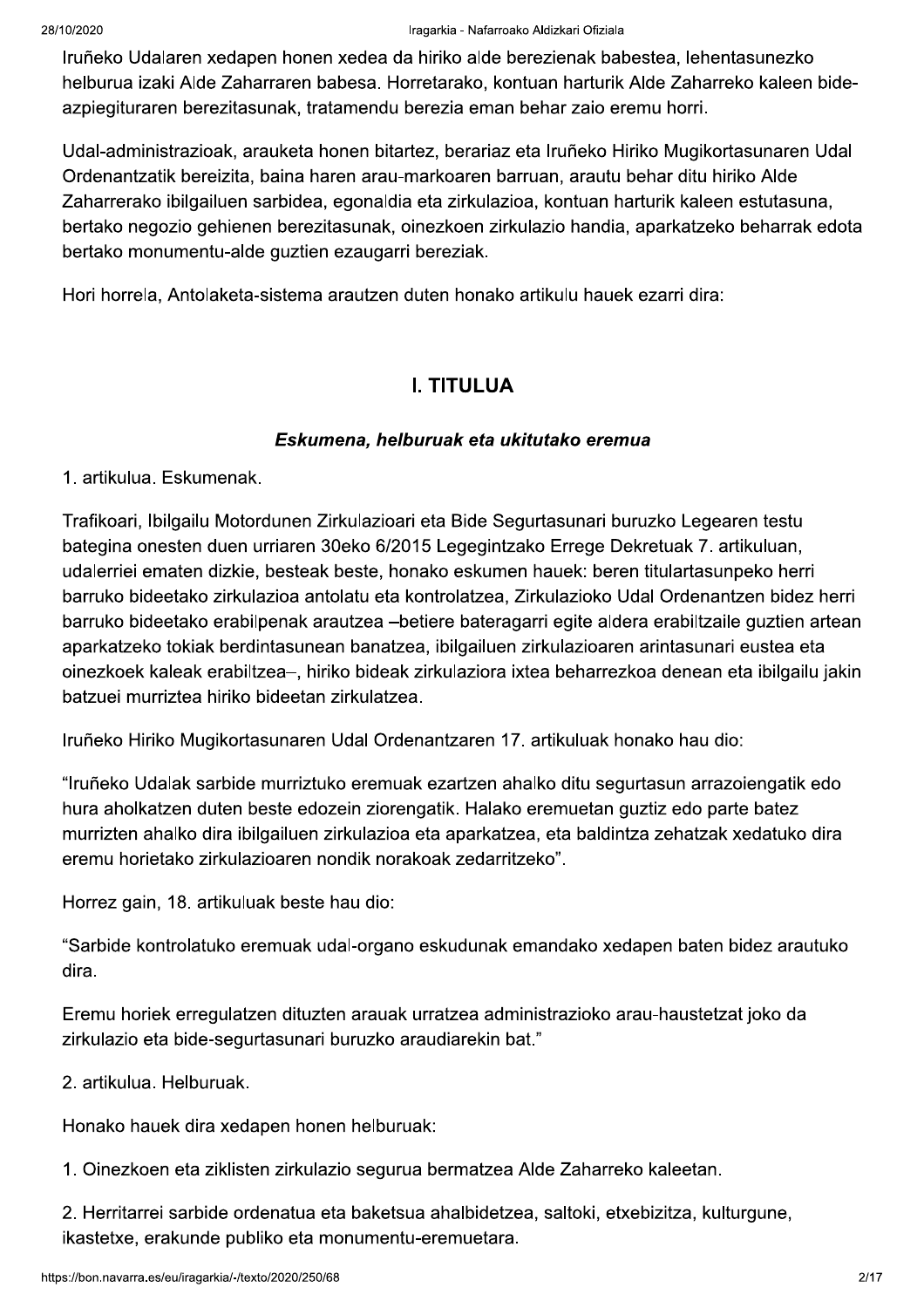3. Eremuko ekonomia eta garapena suspertzea.

4. Ibilgailu motordunen zirkulazioa gutxitzea Alde Zaharreko kaleetan.

5. Eremuan hiri-kalitaterik handiena lortzea, estetika hobetuz eta ibilgailu motordunek sortzen dituzten zaratak eta keak gutxituz.

3. artikulua. Ukitutako eremuak.

Zirkulazioaren arauketa berezi honek hiriko Alde Zaharra ukitzen du: bertako kaleen zerrenda I. eranskinean atxiki da, eta kaleen planoa. II. eranskinean, Nolanahi ere, honako kale hauek zedarritzen dute eremuaren perimetroa: Taconera kalea, Navas de Tolosa kalea, Sarasate pasealekua, Ahumada Dukearen kalea, Joan Labritekoaren kalea, Vergel kalea eta San Domingo kalea (San Domingoko Baratzeak).

## **II. TITULUA**

#### Sarbideak: tokiak eta baldintzak

4. artikulua. Seinaleztapena:

1. Sarbide Kontrolatuko Eremura sartzeko bide guztietan zutikako seinaleak (R-100) paratuko dira adierazteko baimenik gabeko ibilgailuek debeku dutela bertan zirkulatzea, bai eta eremu osoa bizitegi-kalea dela adierazteko seinalea (S-28) eta, horrenbestez, honako hauek bete behar direla:

-Ibilgailuak gehienez ere 20 km/h-ko abiaduran ibil daitezke.

-Gidariek lehentasuna eman behar diete oinezkoei.

-Ibilgailuak seinale edo bideko marka bidez zedarritutako tokietan baino ezin dira aparkatu.

-Oinezkoek zirkulazio-eremu osoa erabil dezakete.

-Jolasak baimenduta daude, non eta ez duten oztopatzen oinezkoen edo ibilgailuen zirkulazioa.

-Oinezkoek ez diete gidariei alferrik traba eginen.

Halaber, Sarbide Kontrolatuko Eremutik irteteko tokietan zutikako seinaleak paratuko dira, ohartarazteko baimenik gabe zirkulatzeko debekua amaitzen dela eta berriz ere aplikagarriak direla zirkulazioko arau orokorrak. Eremu honen barruko aldean, horizontalki seinalatuko dira pintura berdeaz bizilagunen ibilgailuen aparkatze-tokiak (MUR) eta zuriaz gainerako aparkatzetokiak, edota zutikako seinaleen bidez zein zoladuran bestelako egitura erabiliz.

2. Sarbide kontrolatuko eremura sartu eta hortik irteteko tokietan matrikulak irakurtzeko gailuak paratuko dira, irudiak grabatuko dituztenak, posible delarik, nolanahi ere, beste edozein kontrolbide erabiltzea.

3. Sarbide Kontrolatuko Eremuaren barruan 2 zirkuitu gaituko dira bidaiariak utzi edo hartzeko, aldi mugatu baterako: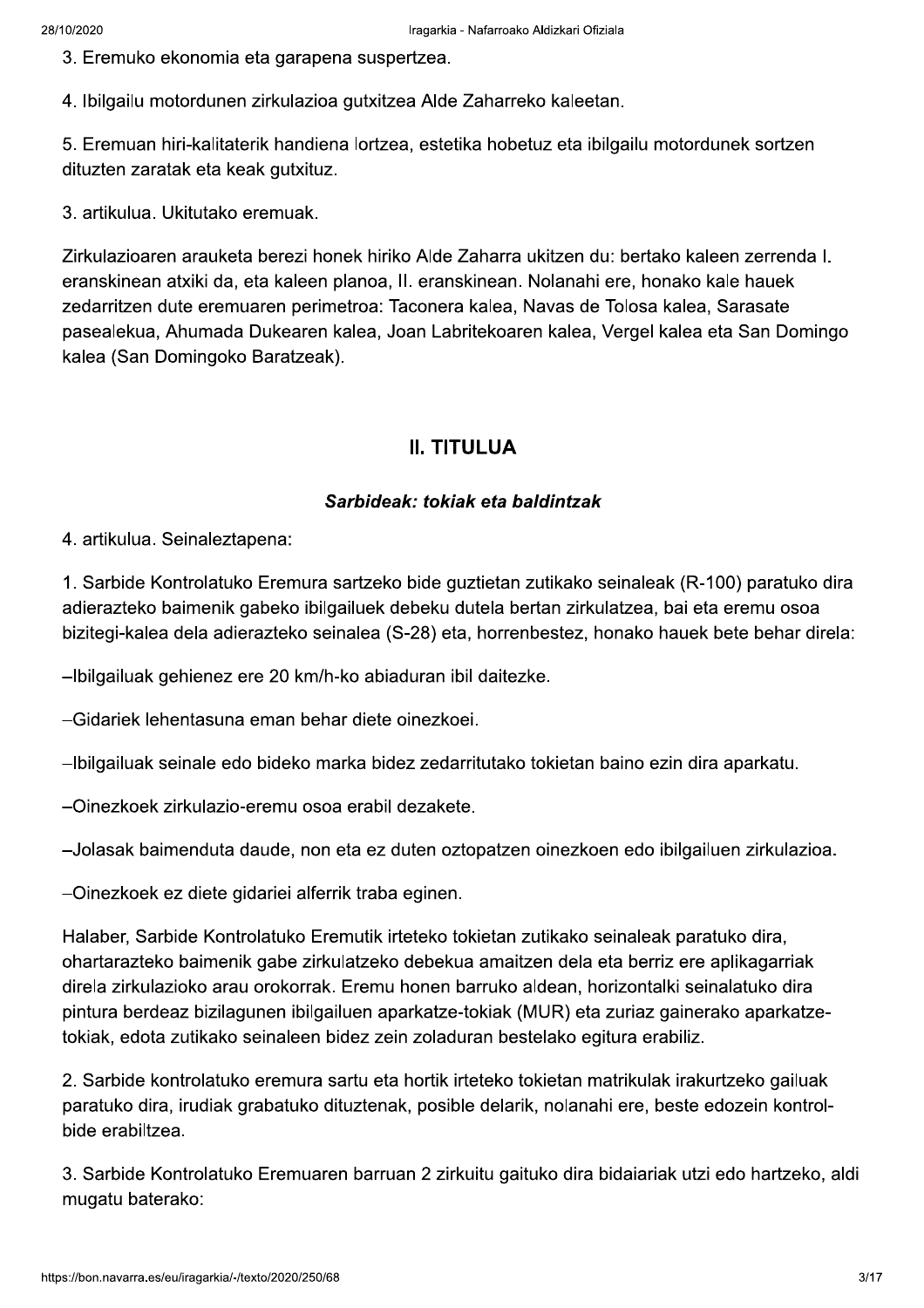-Merkatuko kaleko geralekua: sarrera, San Domingo kaletik-Merkatuko kalea-Irteera, San Domingoko baratzeetako parketik (Hezkuntzako atzeko aldean).

-Joan Labritekoaren kaleko geralekua: sarrera, Joan Labritekoaren kaletik (Labrit pilotalekua)-Joan Labritekoaren kalea-Irteera, Joan Labritekoaren kaletik (San Agustin kalea).

5. artikulua. Sartu eta irteteko tokiak. Matrikulen egiaztapena:

Sarbide kontrolatuko eremura sartu eta hortik irteteko nahitaez sarbide-kontroletatik igaro behar da, zeinak honako kale hauetan dauden:

-Sarrera:

- Joan Labritekoaren kalea (Labrit pilotalekua).
- Estafeta kalea Ahumada Dukearen kalea.
- Espoz y Mina kalea Ahumada Dukearen kalea.
- San Ignazio etorbidea Sarasate pasealekua.  $\bullet$
- San Anton kalea Navas de Tolosa kalea.
- Kale Berria (Aduanako Zokoko aparkalekua).
- Kale Nagusia (San Lorentzo eliza).
- San Domingo kalea (Hezkuntzako eraikina).
- Vergel kalea (Frantziako portalea).

 $-$ Irteera:

- Joan Labritekoaren kalea San Agustin kalea.  $\bullet$
- Sarasate pasealekua San Ignazio etorbidea.  $\bullet$
- Sarasate pasealekua, 38 Navas de Tolosa kalea.
- San Anton kalea Navas de Tolosa kalea.
- Kale Nagusia (San Lorentzo eliza).
- San Domingoko baratzeetako parkea (Hezkuntzako atzeko aldean).
- Vergel kalea (Frantziako portalea).

Horrenbestez, jomuga zein den eta horren arabera eginen dira sarrerak eta irteerak arestian aipatutako kontrolgune batetik edo bestetik, betiere xedapen honen I. eranskinean zehaztutakoen artean. Baimendutako kontrolguneek helmuga-kalera iristea ahalbidetzen dute, edo seinale bertikalek debekatzen badute, gunerik hurbilenera.

A motako baimena duten ibilgailuen kasuan eta B motako baimena duten motozikleten edo ziklomotorren kasuan, edozein kontrolgune erabiltzen ahalko da sartzeko zein irteteko, betiere bizilagunei edo bi gurpileko ibilgailuei mugatutako aparkatze-tokietan, hurrenez hurren, aparkatzeko bada.

Udalak beretzat gordetzen du aipatutako kameraren baten kokapena aldatzeko zein kamera berriak beste toki batzuetan paratzeko ahalmena, kontrol-sistemaren eraginkortasuna hobetze aldera, betiere aldaketa horien berri publikoki emanez.

6. artikulua. Ibilgailuen sarrera Alde Zaharreko Sarbide Kontrolatuko Eremura (SKE), eta bertan zirkulatzeko arau orokorrak:

1. Sarbidea: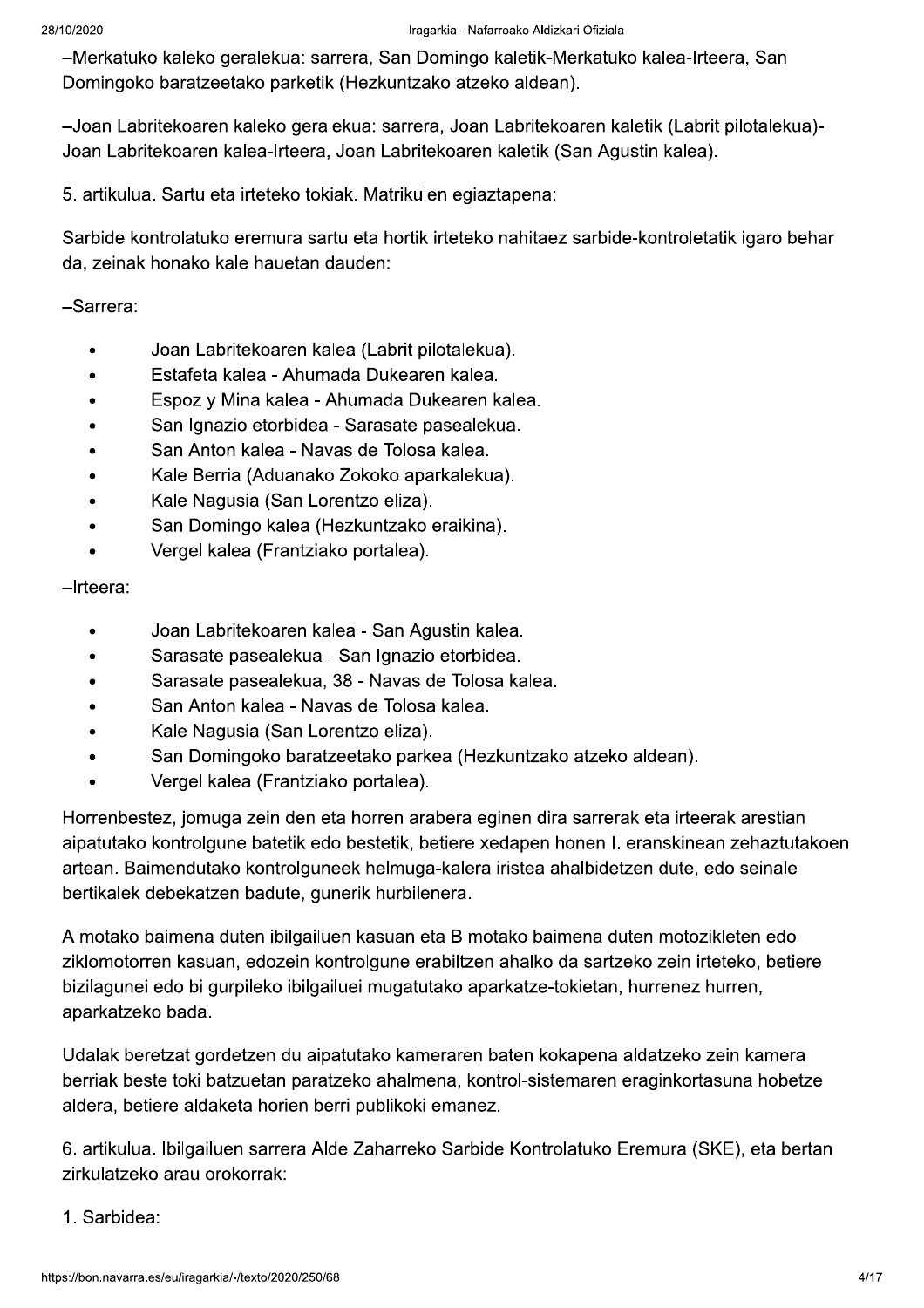-Bizikletak salbuetsita daude baimena eskatzetik.

-Salbuetsita daude baimena eskatzetik Merkatuko kaleko geralekura zein Joan Labritekoaren kaleko geralekura sartzen diren ibilgailuak, baldin eta sartu eta irten bitartean 15 minutu baino gehiago ez badituzte ematen eta haien baimendutako gehieneko masa 5.500 kg-tik gorakoa ez bada.

-Gainerako ibilgailuen kasuan, sarbide kontrolatuko eremura sartzeko, betiko, aldi baterako edo une jakin baterako, eta matrikula bakoitzerako, horretarako eskubidea ematen duen banako baimena eduki behar da, non zehaztuko baitira bete beharreko baldintzak, sartzeko baimendutako ordutegiaz, sartzeko/irteteko tokiaz, eremuaren barruan egon daitezkeen denboraz eta baimenaren indarraldiaz bezainbatean. Horretarako alta hartuta egon beharko dute erabiltzaile gisa Alde Zaharrera sartzeko kontrol-sisteman, honako bide hauen bidez:

- http://policia.pamplona.es eta http://www.pamplona.es webquneak.
- Iruñeko Udaleko Herritarren Segurtasuneko Alorra.  $\bullet$
- Iruñeko Udalaren Herritarrendako Arreta Bulegoa (HAB): (Aurretiko hitzordua).

-Sarbide kontrolatuko eremura une jakin batean sartu behar denean, zamalan txikiak egiteko edo pertsonak haien etxebizitzetara eramateko, banakako baimena eskatu beharko da sartu ahal izateko. Ezin izanen da, inolaz ere, salgairik banatu, baldin eta ez bada premiazkoa, unean-uneko sarbide eskaerak bata bestearen jarraian elkartu edo baimendutako ordutegia zein denbora luzatu. Horregatik guztiarengatik automatikoki ezezkoa emanen zaie unean-uneko sarbide eskaerei. baldin eta matrikula horiek sarbide-aldi baimendu bat izan badute aurreko 60 minutuetan. Sartzeko beharra duen ibilgailuaren matrikula, data, ordua eta tokiaren informazioa interesdunak berak zuzenean sartuko du sarbide-kontroleko sisteman, jazoera baino lehen, honako bide hauen bidez:

- "Tok-Tok", Google Play edo App Store delakoetan eskuragarri.
- http://policia.pamplona.es eta http://www.pamplona.es webguneetan.
- Herritarrendako Arreta Zerbitzua Tel.: 010 948420100 (erabiltzaile partikularrak soilik).
- Herritarren Segurtasuneko Alorra.
- Iruñeko Udalaren Herritarrendako Arreta Bulegoa (HAB) (Aurretiko hitzordua).

Sarbide kontrolatuko eremuan gehienez ere 30 minutuz egoten ahalko dira ibilgailuak, sartzen direnetik atera arte, eta ezin izanen dira aparkaturik egon 15 minututik gora.

-Bat-batean gertatutako larrialdi bat izatekotan, gehienez ere 72 orduko epea izanen da sarbidearen unetik aitzina, sartzea eragin zuten zioak justifikatu eta horien berri emateko, honako bide hauetatik:

- Herritarrendako Arreta Zerbitzua Tel.: 010 948420100.
- Herritarren Segurtasuneko Alorra.
- Iruñeko Udalaren Herritarrendako Arreta Bulegoa (HAB) (Aurretiko hitzordua).

2. Zirkulazio-arau orokorrak:

-Sarbide kontrolatuko eremura sartzea eskatzen duten ibilgailuek indarrean eduki behar dituzte aseguru-poliza eta IATren aldeko txostena.

-Sarbide kontrolatuko eremuan zirkulatu ahal izateko aldi baterako edo betiko baimena eskuratu dezaketen ibilgailuen baimendutako gehieneko masa 5.500 kg-koa izanen da. Hortik gorako baimendutako gehieneko masa duten ibilgailuen sarbidea mugatuta egonen da Herritarrendako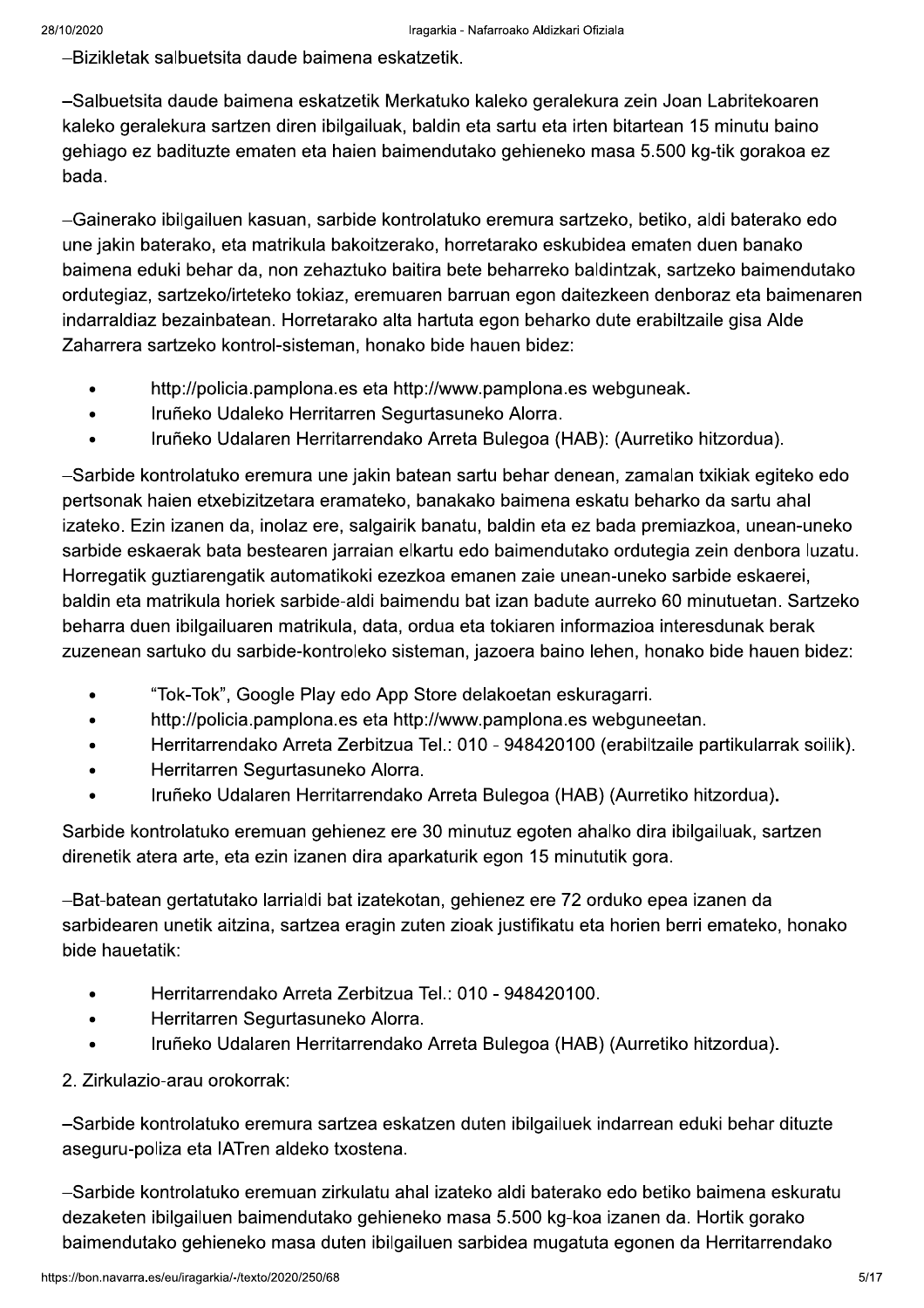Segurtasuneko Alorreko Zuzendaritzak emandako baimenetara eta bertan agertzen diren mugekin.

-Ezin izanen da unean-unean sartzeko eskaerarik egin ibilgailuaren baimendutako gehieneko masa 5.500 kg-tik gorakoa bada.

-Sarbide kontrolatuko eremuan seinaleztaturiko aparkatze-tokiak baimen bakoitzaren baldintza zehatzen arabera erabiliko dira. Honako aparkatze guneak sartzen dira honetan:

- Bizilagunei erreserbatutako aparkatze gunea (MUR).
- Desgaitasuna duten pertsonendako erreserbatutakoak.
- Aparkatze-tokietarako erreserba guneak.  $\bullet$
- Moto eta ziklomotorrei erreserbatutako guneak.

-Gidariek aparkatzen ahalko dute horretarako bide-markaren bitartez seinaleztaturik dauden tokietatik kanpo, baldin eta norbait bere etxebizitzara eramateko, zamalanetarako edo berariaz baimendutako bestelako jarduerak egiteko bada, honako baldintza hauekin bat:

- Behar-beharrezko denbora baino ez erabiltzea, eta edonola ere baimen bakoitzean  $\bullet$ jasota dauden berariazko baldintzekin bat egitea.
- 1,5 metroko tartea gorde behar dute, gutxienez, ibilgailuaren eta fatxadaren artean.
- Ez dute oinezkoen eta ibilgailuen zirkulazioa eragotzi edo oztopatuko, ez eta atari,  $\bullet$ saltoki edo baimendutako pasabideen sarbideak ere.
- Kalearen luze-zabal urriarengatik aurreko puntu horiek ezin badira bete, debekaturik  $\bullet$ egonen da bertan aparkatzea.
- Noranzko bakarreko kaleetan, arauzkotzat joko da zamalanak eskuineko aldean egitea  $\bullet$ hilabete bikoitietan (otsaila, apirila, ekaina, abuztua, urria eta abendua), eta ezkerrekoan hilabete bakoitietan (urtarrila, martxoa, maiatza, uztaila, iraila eta azaroa), honako hauetan salbu: Gazteluko plaza, San Nikolas plaza, San Jose plaza, Mercaderes kalea eta Ziudadela kalea. Toki horietan oinezkoen zein ibilgailuen zirkulazioa gutxien oztopatzen den eremuetan eginen da.

-Nolanahi den, baimena edukita ere, eremura sartzeko motiboa eduki behar da, eta Herritarren Segurtasuneko Alorrak geroago eskatzen ahalko ditu eremura sartu beharra eragin zuten zioen gaineko agiriak. Aurkeztutako agiriak ikusita jotzen bada sartzea ez dagoela behar bezala justifikaturik, Herritarren Segurtasuneko Alorrak dagokion zehapen-espedientea irekiko du.

-Oinezkoen zirkulazio-dentsitatea handia denean -dela berez horra joan direlako dela galtzadan jarduerak egiten ari direlako-, ibilgailuak horra sartzeak arriskurik ekartzen badio jendearen segurtasunari, ibilgailuak ezin izanen dira sartu egoera hori aldatu arte. Halako kasuetan, Udaltzainen jarraibideei egin behar zaie men uneoro; izan ere, haiekin kontaktatu behar da telefonoz edo beste bide batez.

3. Xedapen honetan azaldutako irizpideekin bat, tamaina, masa, sarbidearen iraupena, egoteko tokia, aparkatzeko tokiaren aldi baterako erreserba eta abar direla-eta sartzeko baimendu ezin diren ibilgailu guztiak Bide Publikoa Okupatzeko Ekitaldiendako Berariazko Sarbidearen bidez arautuko dira. (Iruñeko hiriko Mugikortasunari buruzko Udal Ordenantzaren 44. artikulua).

#### **III. TITULUA**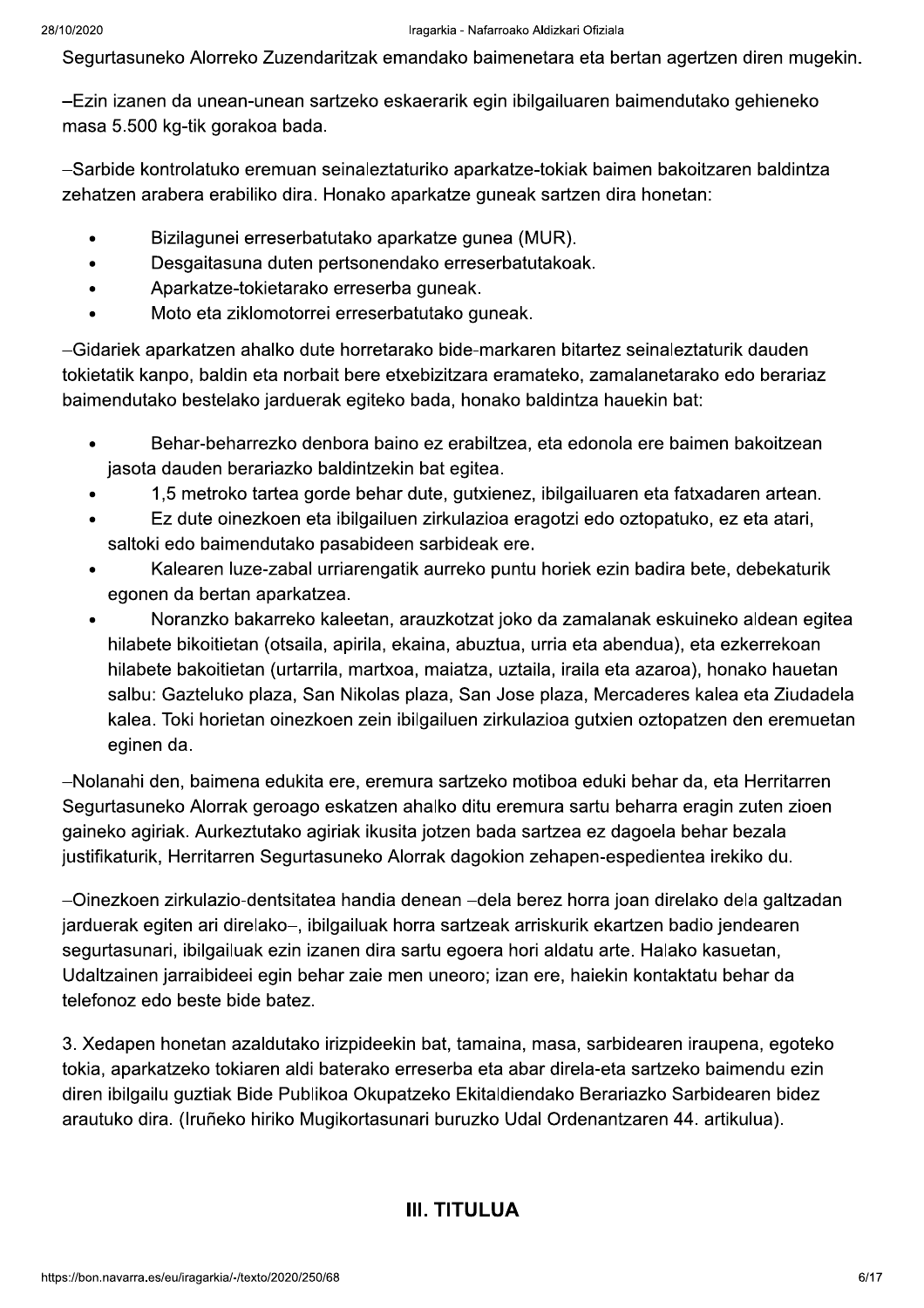Irizpideak, Sarbide Kontrolatuko Eremura (SKE) sartzeko, bertan egoteko eta funtzionatzeko

7. artikulua. Baimenak (motak):

Aldi baterako zein betiko sarbidea duten ibilgailuen matrikulei alta emanen zaie baimen mota bakoitzean ezarritako irizpideen arabera, betiere honako modalitate hauekin bat:

# A. 1. Sektoreko (MUR) eta Sarasate pasealekua-2. Sektoreko (MUG) bizilagun-txartela duten ibilgailuak (sarbide kontrolatuko eremuaren barruko sektoreak).

1. – MUR eta MUG eremuetako erabiltzaile direnei zuzendua.

2.-Automatikoki sartuko dira, ofizioz, sarbide kontrolatuko eremuaren barruan zedarritutako sektorean indarreko bizilagun-txartela duten ibilgailua eta bizilaguna. Bizilagun-txartela berritu ezean edo hari uko eginez gero, ofizioz baja emanen zaio ibilgailuari, eta ezin izanen da berriz sartu beste baimen bat izan arte.

3.–Baimena edukiko dute sarbide kontrolatuko eremu osoan barna zirkulatzeko, edozein kontrol gunetik igarotzeko eta horretarako prestatu diren aparkatze-tokietan aparkatzeko.

4.-Egonaldia, sarbide kontrolatuko eremuan, honelakoa izanen da:

-Mugagabea, ibilgailua aparkaturik badago horretarako prestatu den aparkatze-toki batean.

-Seinaleztaturiko toki batean aparkatu ezean, zamalan txikiak egiten ahalko dira kasuan kasuko etxebizitzaren ondoan, ezinbesteko denbora bakarrik erabilita eta 15 minutuz baino gehiagoz aparkaturik egon gabe. Halako kasuetan, sarbide kontrolatuko eremuan egin beharreko egonaldia gehienez ere 30 minutukoa izanen da.

#### B. Sarbide kontrolatuko eremuko etxebizitza batean bizi diren bizilagunak.

1. - Baimen hau honako hauei zuzenduta dago:

B.1. Ibilgailuak jabegoan, "renting", "leasing" zein tankera horien araubidean dituzten bizilagunak. baldin eta ez badute ibilgailu horretarako MUR edo MUG eremuetarako baimenik.

B.2. Aldi baterako mugikortasun arazoak dituzten bizilagunak, baldin eta horiek direla medio ezin badituzte joan-etorriak bakarrik egin edo mendekotasun egoeran badaude. Gehienez bi ibilgailu gaituko dira horretarako.

B.3. 70 urtetik gorako bizilagunak. Gehienez bi ibilgailu gaituko dira horretarako.

B.4. Jabegoan ibilgailurik ez duten bizilagunak, baldin eta unean-unean beraien etxebizitzetan egin behar badituzte izaera pribatuko eta bolumen handiko zamalanak, unean-uneko sarbide eskaera egin beharko du jazoera baino lehen, eta hori posible ez balitz, 72 orduko epea izanen du gehienez ere, geroago, horren berri emateko.

2.–Aipatu baimenetako bat lortzeko, eskabidearekin batera honako agiri hauek aurkeztu behar dira:

 $B.1.$ 

-Sarbide kontrolatuko eremuan erroldaturik egonez gero, ofizioz egiaztatuko da hala dela. Gainerako kasuetan, interesduna sarbide kontrolatuko eremuan bizi dela egiaztatzen duen agiria eta NANaren fotokopia aurkeztu behar dira.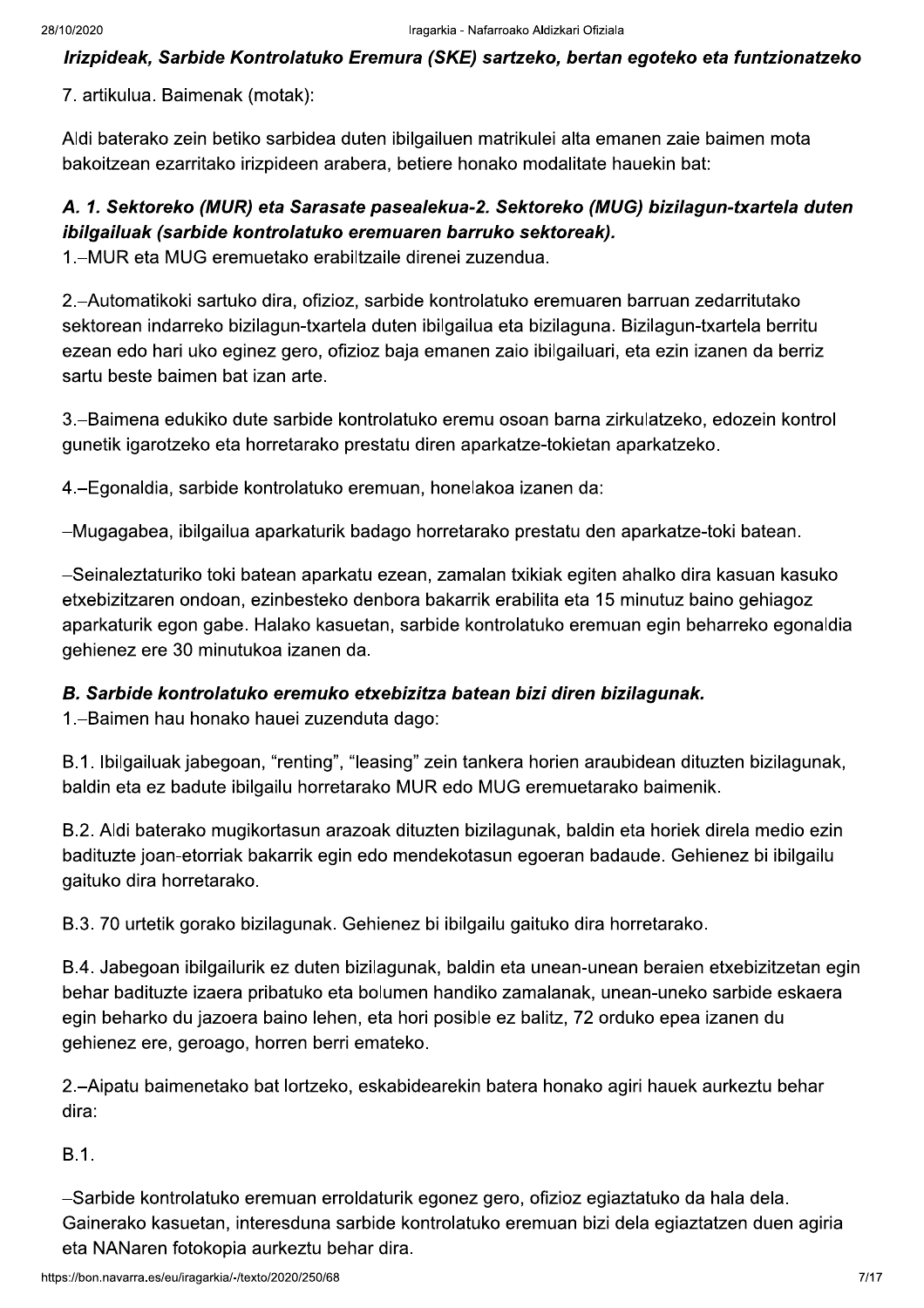-Ibilgailua eskatzailearen izenean badago, ofizioz egiaztatuko da dokumentazioa. Ibilgailua "renting", "leasing" edo antzeko araubidean badago, kontratuaren kopia aurkeztu beharko da.

 $B.2.$ 

-Sarbide kontrolatuko eremuan erroldaturik egonez gero, ofizioz egiaztatuko da hala dela. Gainerako kasuetan, interesduna sarbide kontrolatuko eremuan bizi dela egiaztatzen duen agiria eta NANaren fotokopia aurkeztu behar dira.

-Mugikortasun urriko pertsonentzako behin-behineko aparkatze-txartelaren fotokopia -Iruñeko Hiriko Mugikortasunaren Udal Ordenantzaren 45. artikuluaren 2. atalak aipatzen duena-, Mendekotasun Balorazioaren gaineko ebazpena edo mendekotasun-egoera egiaztatzen duen agiria.

B.3.

-Sarbide kontrolatuko eremuan erroldaturik egonez gero, ofizioz egiaztatuko da hala dela.

-Gainerako kasuetan, interesduna sarbide kontrolatuko eremuan bizi dela egiaztatzen duen agiria eta NANaren fotokopia aurkeztu behar dira.

 $B.4.$ 

-Sarbide kontrolatuko eremuan erroldaturik egonez gero, ofizioz egiaztatuko da hala dela.

-Gainerako kasuetan, interesduna sarbide kontrolatuko eremuan bizi dela egiaztatzen duen agiria eta NANaren fotokopia aurkeztu behar dira.

3.–Sarbide kontrolatuko eremuan barna zirkulatzen ahalko dute etxebizitzatik hurbilen den ibilbidean barna, salgaien zamalanak egiteko, eta B.2 eta B.3 kasuetan baimena jaso duten pertsonak beren etxebizitzetara eramateko, ezinbesteko denbora bakarrik erabilita eta 15 minutuz baino gehiagoz aparkaturik egon gabe. Sarbide kontrolatuko eremuan egin beharreko egonaldia gehienez ere 30 minutukoa izanen da.

Sarbide kontrolatuko eremuan ezin izanen dira egon, aldi berean, baimena duten ibilgailuetako bat baino gehiago.

4. - Jabegoko ibilgailuak sartzeko baimena behin betikoa izanen da, edo aldi baterakoa, "renting/leasing" edo tankera horren kontratuaren iraupenaren arabera.

Mugikortasun-arazoak dituzten bizilagunen kasuan, baimena gehienez ere urtebetekoa izanen da. Behin baimena iraungirik, bizilagunak oraindik ere badu mugikortasun-zailtasunik, aldi baterako beste baimen bat eskatu beharko du, dagokion txosten medikoa aurkeztuta.

Mendekotasun-egoeran den pertsona baten baimena behin betikoa izanen da.

70 urtetik gorako pertsonen kasuan, baimena behin betikoa izanen da.

Nolanahi ere, baimena edukitzeko eskubidea galduko da sarbide kontrolatuko eremuan bizitzeari utziz gero.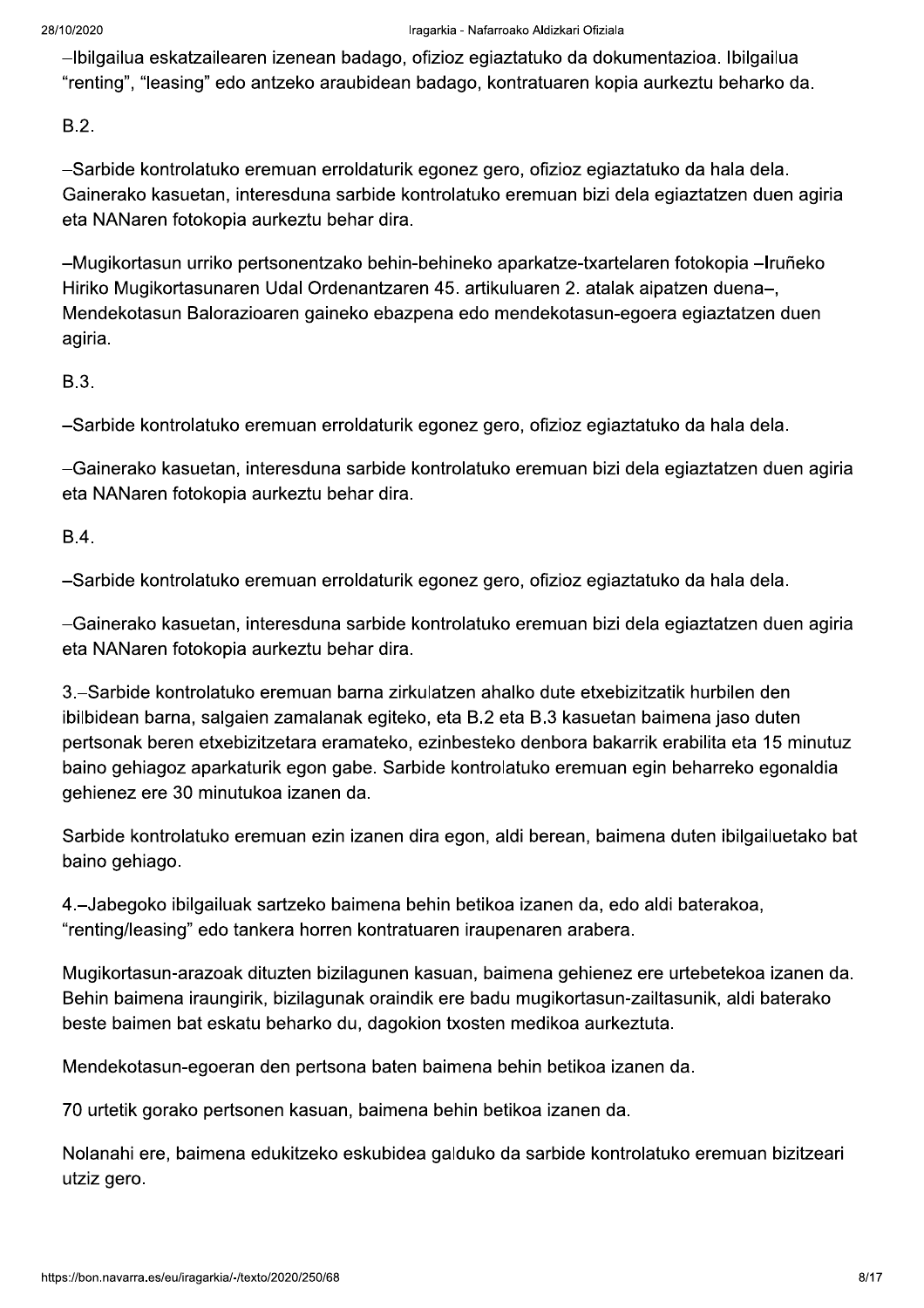5.–Motozikleta edo ziklomotorren kasuan, baimena edukiko dute sarbide kontrolatuko eremu osoan barna zirkulatzeko, edozein kontrol gunetik igarotzeko eta, horretarako prestatu diren aparkatze-tokietan aparkatuz gero, epemugarik gabe aparkatzeko.

6.–Noizean behin bestelako ibilgailu batzuekin sartu behar izanez gero, unean-uneko sarbide eskaera egin beharko du jazoera baino lehen, eta hori posible ez balitz, 72 orduko epea izanen du, gehienez ere, sarbidetik aitzina, horren berri emateko.

#### C. Sarbide kontrolatuko eremuan kokaturiko garaje-toki baten jabeak edo errentariak.

1.–Sarbide kontrolatuko eremuan kokaturiko garaje-toki baten jabeei edo errentariei zuzendua.

2.–Baimen hau lortzeko, eskabidearekin batera honako agiri hau aurkeztu behar da:

-Garaje-tokia erabiltzeko eskubidearen jabegoa egiaztatzen duen agiria, erabiltzailea garajetokiaren jabea ez denean.

3.–Sarbide kontrolatuko eremuan barna zirkulatzen ahalko dute garajetik hurbilen den ibilbidean barna, garaje-tokian aparkatzeko eta bakarrik horretarako. Gidariak ez du baimenik edukiko ibilgailua geratu edo aparkatzeko sarbide kontrolatuko eremuan.

4. - Garaje-toki baten erabiltzaileak batzuk izanez gero, baimendutako ibilgailu bat baino ezin izanen da egon, aldi berean, sarbide kontrolatuko eremuan.

#### D. Erabilera pribatuko aparkatze-erreserba baten titularrak.

1.–Sarbide kontrolatuko eremuan kokatu eta erabilera pribatuko aparkatze-erreserba baten pertsona juridiko titularrei zuzendua.

2.–Baimen hau lortzeko, eskabidearekin batera honako agiri hauek aurkeztu behar dira:

-Aparkaleku baterako eskaera baten kasuan, titulartasuna eta aparkatze-tokien kopurua egiaztatzen dituen agiria.

-Aparkatze-erreserben kasuan, titulartasuna, kokapena eta toki-kopurua.

3.–Sarbide kontrolatuko eremuan barna zirkulatzen ahalko dute aparkalekutik edo erreserbatik hurbilen den ibilbidean barna, bertan aparkatzeko. Gidariak ez du baimenik edukiko ibilgailua geratu edo aparkatzeko sarbide kontrolatuko eremuan.

4.-Titularrei ibilgailuen kontrola errazteko eta soiltzeko, baimenean sartzen ahalko dira erreserban edo aparkalekuan zenbat aparkatze-toki eduki eta horiek halako bi ohiko matrikula baimendurik.

Baimenaren titularrak zuzenean txertatuko du unean-unean aparkalekura edo erreserbara sartu behar duen ibilgailuaren gaineko informazioa -sarrera- zein irteera-data eta ibilgailuaren matrikula- sarbide-kontroleko sisteman, horretarako erabilgarri jarritako bitarteko telematikoen bidez. Izapide hori eremura sartu baino lehen egin beharko da, eta hori posible ez balitz, 72 orduko epea egonen da, gehienez ere, horren berri emateko.

#### E. Erabilera publikoko aparkaleku baten titularrak.

1.–Sarbide kontrolatuko eremuan kokatu eta erabilera publikoko aparkaleku baten pertsona juridiko titularrei (erabiltzaileen kolektibitate zehaztugabea) zuzendua.

2.-Baimen hau lortzeko, eskabidearekin batera honako agiri hau aurkeztu behar da: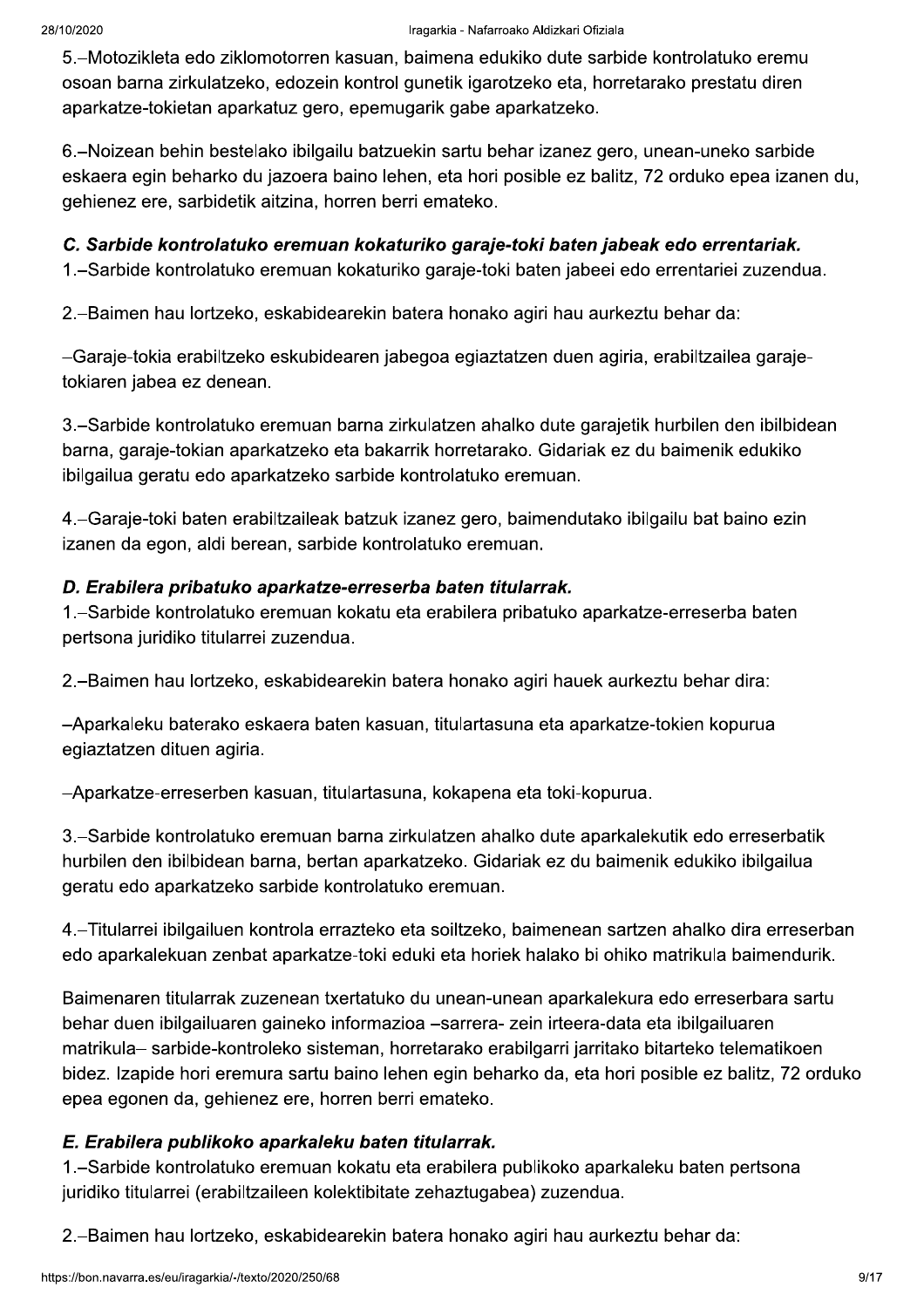-Titulartasuna eta toki-kopurua egiaztatzeko agiria.

3.–Sarbide kontrolatuko eremuan barna zirkulatzen ahalko dute aparkalekutik hurbilen den ibilbidean barna, bertan aparkatzeko. Gidariak ez du baimenik edukiko ibilgailua geratu edo aparkatzeko sarbide kontrolatuko eremuan.

4. - Aparkatzeko tokiaren titularrak zuzenean txertatuko du sarbide kontrolatuko eremuan sartu behar diren ibilgailuen gaineko informazioa -sarrera- zein irteera-data eta ibilgailuen matrikulasarbide-kontroleko sisteman, horretarako erabilgarri jarritako bitarteko telematikoen bidez. Izapide hori eremura sartu baino lehen egin beharko da, eta hori posible ez balitz, 72 orduko epea egonen da gehienez ere geroago horren berri emateko.

#### F. Sarbide kontrolatuko eremuan kokaturik dagoen merkataritza gune baten titularrak.

1.–Sarbide kontrolatuko eremuan kokaturik egon eta baimenduta zein jendearendako zabalik den merkataritza gune baten titularrei zuzendua.

2.-Baimen hau lortzeko, eskabidea baino ez da aurkeztu behar.

3.–Establezimenduaren titularrak bi ohiko ibilgailu bitarte sartzen ahalko ditu baimenean. Ibilgailu horiek ezin izanen dira aldi berean egon sarbide kontrolatuko eremuan.

4.–Sarbide kontrolatuko eremuan barna zirkulatzen ahalko dute, aparkalekutik hurbilen den ibilbidean, merkataritza gunea irekita dagoen egunetan eta zamalan txikiak egiteko baino ez, ezinbesteko denbora bakarrik erabilita eta 15 minutuz baino gehiagoz aparkaturik egon gabe. Sarbide kontrolatuko eremuan egin beharreko egonaldia gehienez ere 30 minutukoa izanen da.

5.–Dendaren titularrak unean-uneko sarbideak eskatzen ahalko ditu sarbide kontrolatuko eremura sartu behar diren establezimenduen bezeroentzat, betiere bolumen, pisu edo beste zerbaitengatik beharrezko diren zamalanak egiteko, eta bakarrik horretarako. Ibilgailua identifikatzeko datuez gain, emandako zerbitzuari dagokion faktura-zenbakia ere aurkeztu behar da, zeina Herritarren Segurtasuneko Alorrak eskatzen ahalko baitu, sarrera bakoitza eragin zuten zioak ikuskatze aldera. Eremuan egoteko aldia zamalan txikiak egiteko erabiliko da, ezinbesteko denbora bakarrik erabilita eta 15 minutuz baino gehiagoz aparkaturik egon gabe. Oinezkoen eremuan egin beharreko egonaldia gehienez ere 30 minutukoa izanen da.

Establezimenduaren titularrak zuzenean txertatuko du puntualki sarbide kontrolatuko eremuan sartu behar duen ibilgailuaren gaineko informazioa -data eta ibilgailuaren matrikula- sarbidekontroleko sisteman, horretarako erabilgarri jarritako bitarteko telematikoen bidez. Izapide hori eremura sartu baino lehen egin beharko da, eta hori posible ez balitz, 72 orduko epea egonen da gehienez ere geroago horren berri emateko.

6.–Salgaien zamalanak ahal dela jatorrizko edo xedezko establezimendutik edo higiezinetik hurbilen dagoen aldean eginen dira. Ez dira ezein kasutan ere, ez bildu ez utziko lurrean.

#### G. Zamalanak.

1. - Industria- eta merkataritza-ibilgailuak dituen enpresako titularrei zuzendua, baldin eta zamalanetan ari badira zirkulazioko sarbide kontrolatuko eremuetan.

2.–Baimen hau lortzeko, eskabidearekin batera honako hau aurkeztu behar da: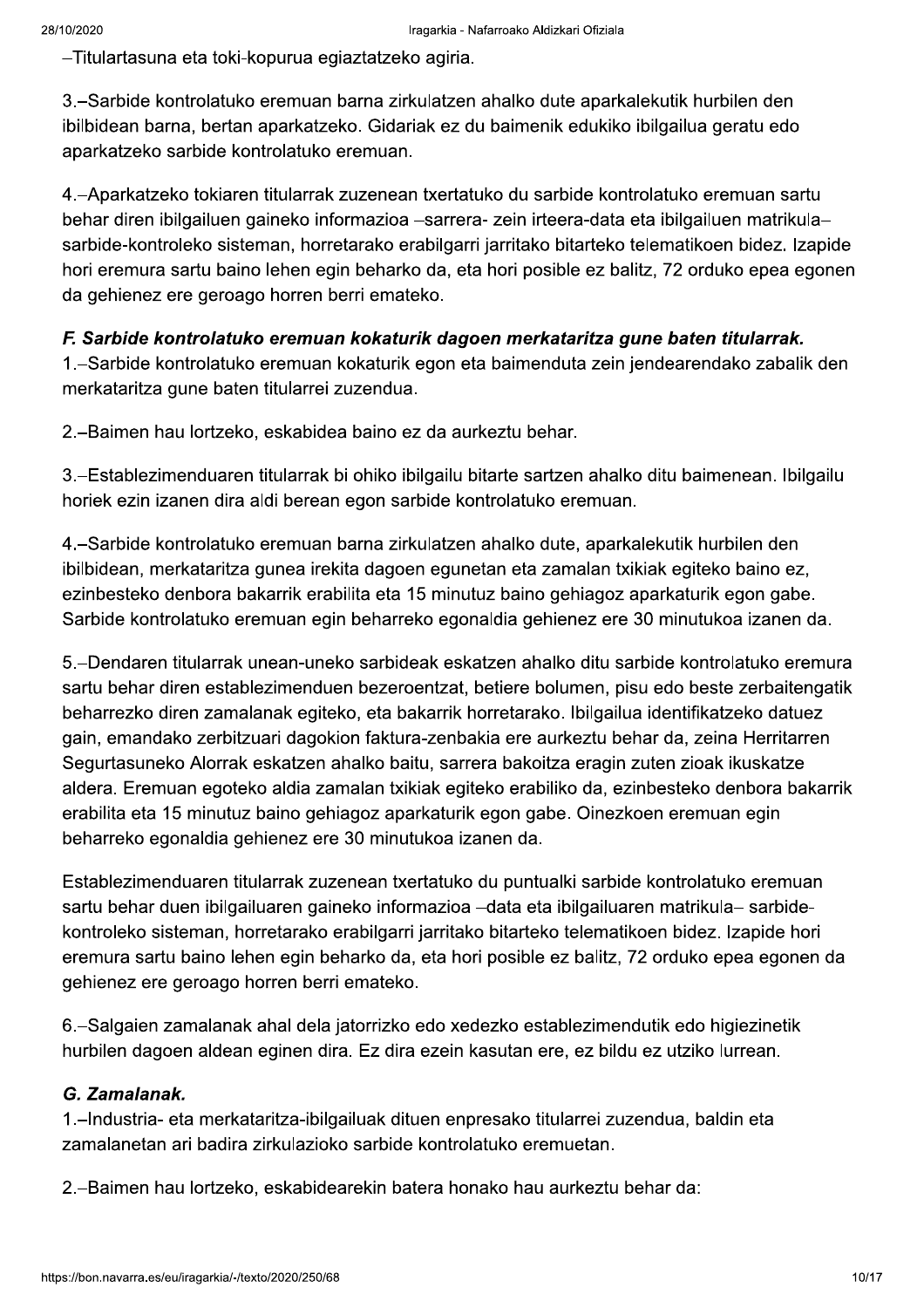-Garraioan aritzeko administrazio-baimenaren kopia, administrazio eskudunak emana, hori nahitaezkoa bada.

-Garraioan aritzeko administrazio-baimena nahitaezkoa ez bada, interesdunak egiaztatu beharko du alta hartua duela Ekonomia-jardueren gaineko Zergan (EJZ).

3.–Sarbide kontrolatuko eremura sartu eta bertatik zirkulatzen ahalko da astelehenetik ostiralera, 08:00etatik 11:00etara eta 14:00etatik 16:30era, eta larunbatetan, 08:00etatik 11:00etara, jaiegunetan salbu.

4. – Sarbide kontrolatuko eremuan egin beharreko egonaldia zamalanetarako bakarrik erabiliko dute, horretarako behar-beharrezkoa den denbora baino ez baliatuta, eta ezin izanen dute aipatutakoez besteko zereginik egin.

5.–Salgaien zamalanak ahal dela jatorrizko edo xedezko establezimendutik edo higiezinetik hurbilen dagoen aldean eginen dira. Ez dira ezein kasutan ere, ez bildu ez utziko lurrean.

#### H. Obrak, etxe-aldaketak eta etxez etxeko konponketa-lanak.

1. Industria- eta merkataritza-ibilgailuak dituen enpresako titularrei zuzendua, baldin eta etxealdaketak, obrak eta etxez etxeko konponketa-lanak egiten badituzte sarbide kontrolatuko eremuetan.

2.-Baimen hau lortzeko, eskabidearekin batera honako hau aurkeztu behar da:

-Garraioan aritzeko administrazio-baimenaren fotokopia, administrazio eskudunak emana, hori nahitaezkoa bada.

-Garraioan aritzeko administrazio-baimena nahitaezkoa ez bada, interesdunak egiaztatu beharko du alta hartua duela Ekonomia-jardueren gaineko Zergan (EJZ).

2.–Sarbide kontrolatuko eremura sartu eta bertatik zirkulatzen ahalko da astelehenetik ostiralera. 08:00etatik 11:00etara eta 14:00etatik 16:30era, eta larunbatetan, 08:00etatik 11:00etara, jaiegunak salbu.

4.–Sarbide kontrolatuko eremuan egin beharreko egonaldia zamalanetarako bakarrik erabiliko dute, horretarako behar-beharrezkoa den denbora baino ez baliatuta, eta ezin izanen dute aipatutakoez besteko zereginik egin.

5.–Salgaien zamalanak ahal dela jatorrizko edo xedezko establezimendutik edo higiezinetik hurbilen dagoen aldean eginen dira. Ez dira ezein kasutan ere, ez bildu ez utziko lurrean.

#### I. Larrialdietako ibilgailuak.

1. – Honako zerbitzu hauek ematen dituzten ibilgailuen titularrei zuzendua: suteak itzaltzekoak, polizia, babes zibila, hileta-autoak eta anbulantziak.

2.–Baimen hau lortzeko, eskabidearekin batera honako informazio hauek eman beharko dira:

-Aukeran, ahal dela, zerbitzu bakoitzak matrikulen zerrendak emanen ditu eta horiek matrikulasisteman irauliko dira.

-Bestela, ibilgailuak behar bezala errotulaturik eta identifikaturik badaude atzeko aldean, egindako sarrerak ofizioz baimenduko dira.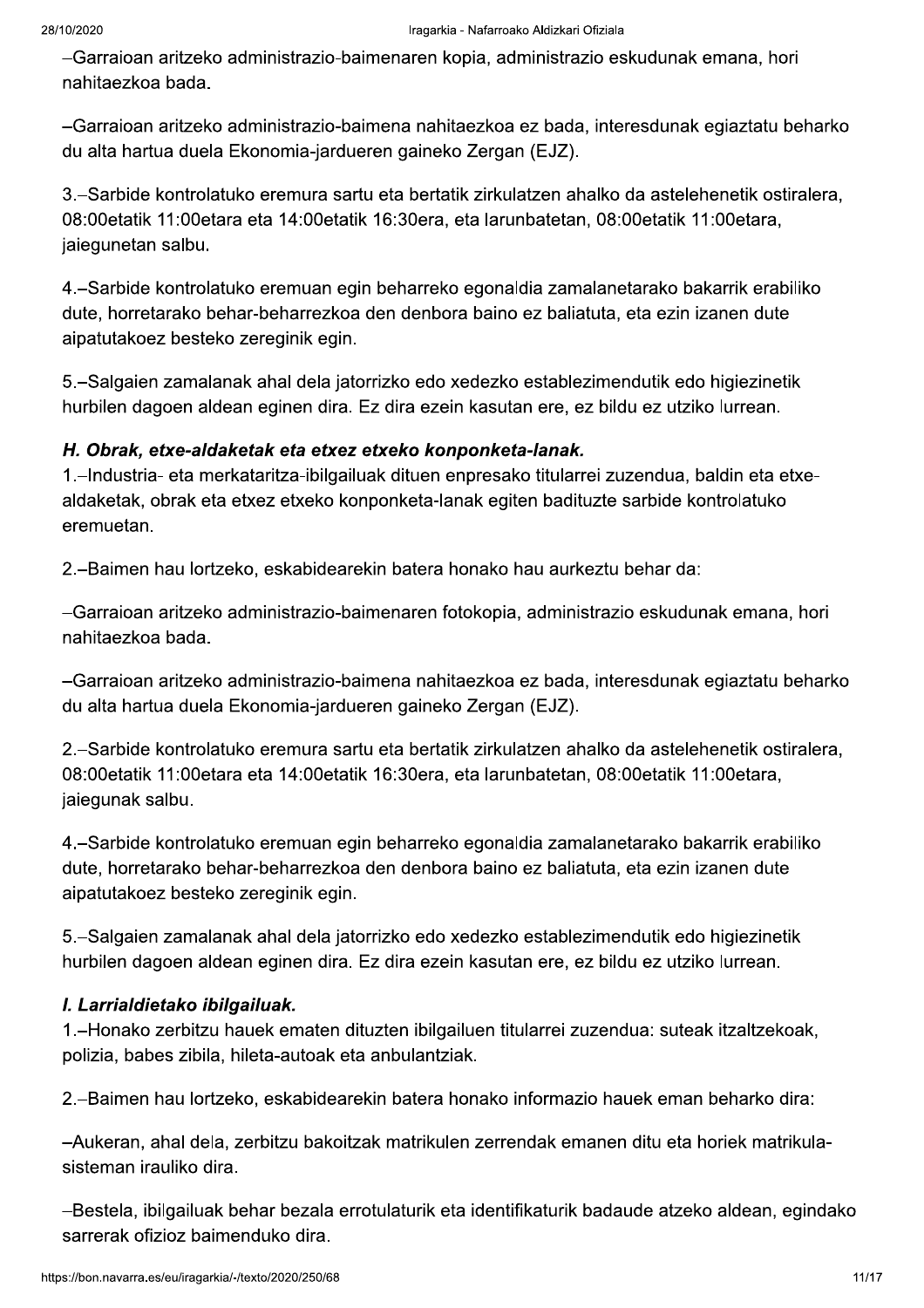3.–Baimena edukiko dute egunaren edozein unetan edozein kontrol gunetatik sartzeko eta sarbide kontrolatuko eremuan egoteko, betiere esleitu zaizkien larrialdiko edo zaintzako zereginetan ari direlarik.

#### J. Autotaxiak.

1.–Turismo-ibilgailuen sailean bidaiarien zerbitzu publikoari atxikitako ibilgailu baten titularrei zuzendua.

2.-Honako prozedura hau erabiliko da baimena lortzeko:

-Automatikoki irauliko dira matrikulak irakurtzeko sisteman Iruñerriko Mankomunitatearen Lizentzia-sisteman sartuta dauden ibilgailuak.

-Aurreko puntuan sartuta ez dauden gainerako interesdunek eskaera bat aurkeztu beharko dute administrazio eskudunak emandako administrazio-baimenaren fotokopiarekin eta ibilgailuaren matrikularekin batera.

3.–Baimena edukiko dute egunaren edozein unetan edozein kontrol gunetatik sartzeko, betiere zerbitzua ematen ari direlarik tarifaren argi-seinalea piztuta eta zerbitzuaren jomuga edo abiapuntua sarbide kontrolatuko eremuan bada. Ezin izanen da egon sarbide kontrolatuko eremuan behar den denbora baino gehiago, eta, nolanahi dela, inoiz ere 20 minutu baino gehiago.

## K. Bidaiarien ohiko garraiobide publikoak.

1.-Bidaiarien ohiko garraiobide publikoko ibilgailu baten titularrei zuzendua, betiere sarbide kontrolatuko eremuaren barruan zerbitzua ematen duten lineetan lanean ari badira.

2.–Baimen hau lortzeko, eskabidearekin batera honako hauek aurkeztu beharko dituzte:

-Iruñerriko Hiri Garraioaren kasuan: Iruñerriko Mankomunitateak matrikulen zerrenda emanen du. eta horiek matrikulak irakurtzeko sisteman irauliko dira.

-Bidaiarien gainerako ohiko garraiobideen kasuan: Garraio-baimenaren kopia, zerbitzu hau ematen duten ibilgailuen matrikulekin eta ibilbideen deskribapenarekin.

3.–Sarbide kontrolatuko eremuaren barruan zirkulatzen duten lineetako ibilgailuek zerbitzua zein ibilbidetan barna ematen duten eta hortik sartu edo ateratzen ahalko dira.

# L. Administrazio publikoetako ibilgailu ofizialak.

1.–Iruñeko Udalari, Iruñerriko Mankomunitateari, Nafarroako Gobernuari eta ibilgailu ofizialak dituzten gainerako administrazioei zuzendua, betiere ibilgailu horien sarrera behar bezala justifikatzen bada.

(Baimen hau D motako baimenaz bestekoa da; izan ere, D motakoan ibilgailuek emanak dizkieten erreserba guneak erabiltzen dituzte).

2.–Administrazioek matrikulen zerrendak emanen dituzte, eta horiek matrikulak irakurtzeko sisteman sartuko dira.

3.–Sarbide kontrolatuko eremuan barna zirkulatzen ahalko dute, jomugatik hurbilen den ibilbidean, salgaien zamalan txikiak egiteko eta pertsonak edozein egun eta ordutan garraiatzeko, ezinbesteko denbora bakarrik erabilita eta 15 minutuz baino gehiagoz aparkaturik egon gabe. Oinezkoen eremuan egin beharreko egonaldia gehienez ere 30 minutukoa izanen da.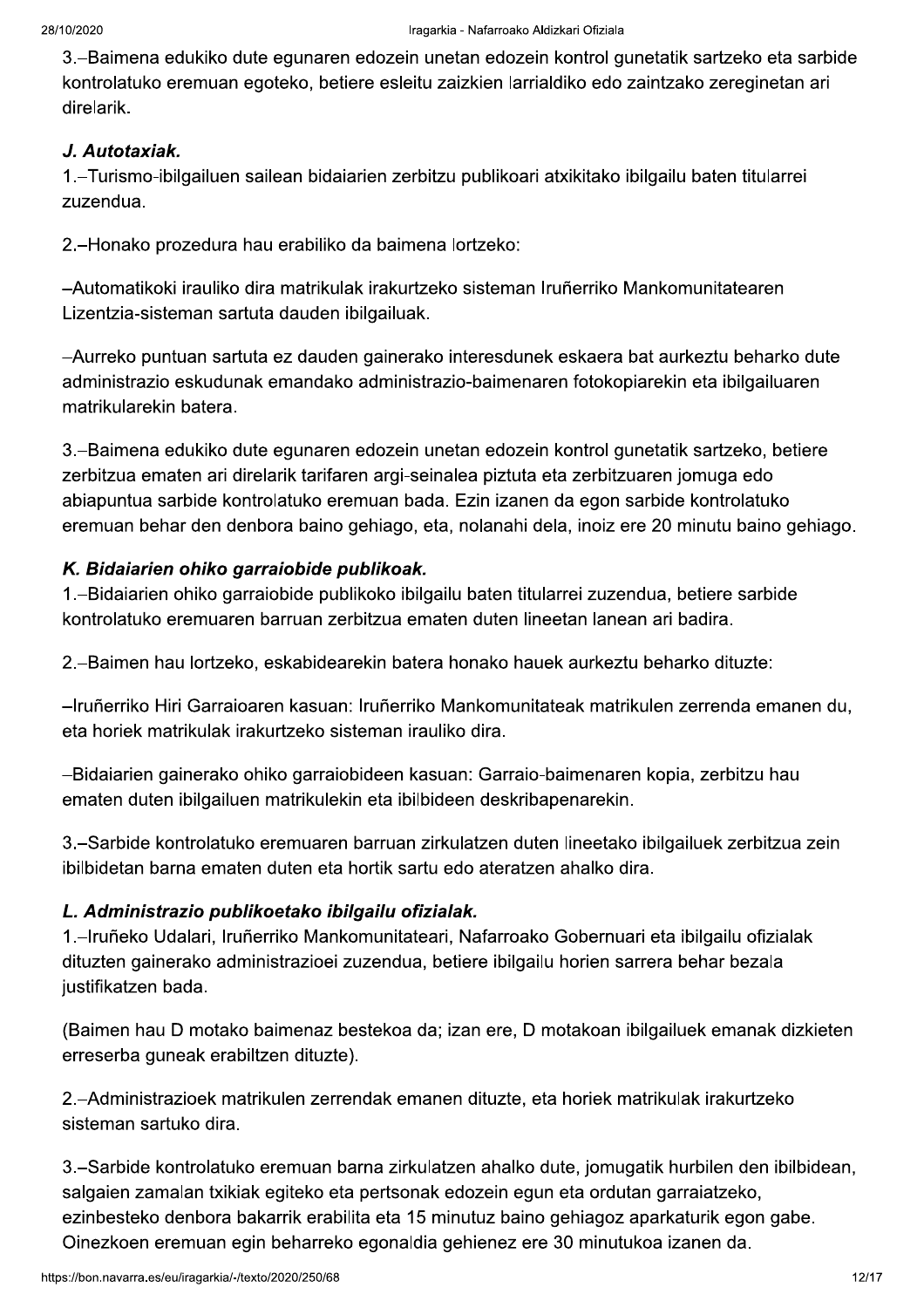#### M. Iruñeko Udalaren zerbitzuak esleituak dituzten enpresen ibilgailuak.

1.–Iruñeko Udalaren esleipena jaso duen enpresa baten titularrei zuzendua, baldin eta haien ibilgailuetan Iruñeko Udalaren logotipoaren errotulua agertzen bada eta eremura sartu beharra behar bezala justifikatzen bada.

2.–Baimen hau lortzeko, eskabidearekin batera honako hau aurkeztu behar da:

-Azalpen bat, arrazoitzeko zergatik sartu behar duten sarbide kontrolatuko eremuan.

3.–Sarbide kontrolatuko eremuan barna zirkulatzen ahalko dute jomugatik hurbilen den ibilbidean barna, baimenean zehaztutako mugekin bat, eta ezinbesteko denbora bakarrik erabilita. Ibilgailuak ezin izanen dira sarbide kontrolatuko eremuan egon, egiten ari diren zereginetarako beharrezkoak ez badira.

4. - Baimenaren indarraldia esleipenak zenbat iraun eta hainbestekoa izanen da.

#### N. Mugikortasun urriko pertsonentzako aparkatze-txartelaren titularrak.

1. – Mugikortasun urriko pertsonentzako aparkatze-txartelaren titularrei zuzendua.

2.-Baimen hau lortzeko, eskabidearekin batera honako hau aurkeztu behar da:

-Mugikortasun urriko pertsonentzako aparkatze-txartelaren fotokopia.

3.–Sarbide kontrolatuko eremuan barna zirkulatzen ahalko dute jomugatik hurbilen den ibilbidean barna, eta horretarako prestaturiko tokietan aparkatu. Txartela ongi ikusteko moduan jarri beharko dute.

4.-Bi ohiko ibilgailutarako har daiteke alta.

5.–Sarbide kontrolatuko eremura sartzeko baimenen indarraldia txartelarena bera izanen da, eta gehienez ere 5 urtekoa.

#### O. Ostalaritza-establezimenduak.

1.–Ostalaritza-establezimendu baten titularrei zuzendua, baldin eta hori sarbide kontrolatuko eremuan kokaturik badago.

2.–Baimen hau lortzeko, eskabidearekin batera honako agiri hau aurkeztu behar da:

-Aparkaleku baterako eskaera baten kasuan, titulartasuna eta aparkatze-tokien kopurua egiaztatzen dituen agiria.

3.–Sarbide kontrolatuko eremuan barna zirkulatzen ahalko dute jomugatik hurbilen den ibilbidean barna, ostatu hartzeko erreserbaren aldia zein den eta horrekin bat.

Sarbide kontrolatuko eremuan egin beharreko egonaldia ekipajea establezimenduaren ondoan uzteko eta bertatik hartzeko bakarrik erabiliko dute, horretarako behar-beharrezkoa den denbora baino ez baliatuta, eta, betiere 30 minutuko aldia gainditu gabe. Ez dute baimenik edukiko ibilgailua geratu edo aparkatzeko sarbide kontrolatuko eremuaren gainerako aldean. Ostatu hartzearekin batera aparkatze-tokia ere hartzen badute, ez dute izanen mugarik sartzeko aldiez eta egon beharreko denboraz bezainbatean, azken hori, betiere, emandako garaje-tokian aparkatzen badute.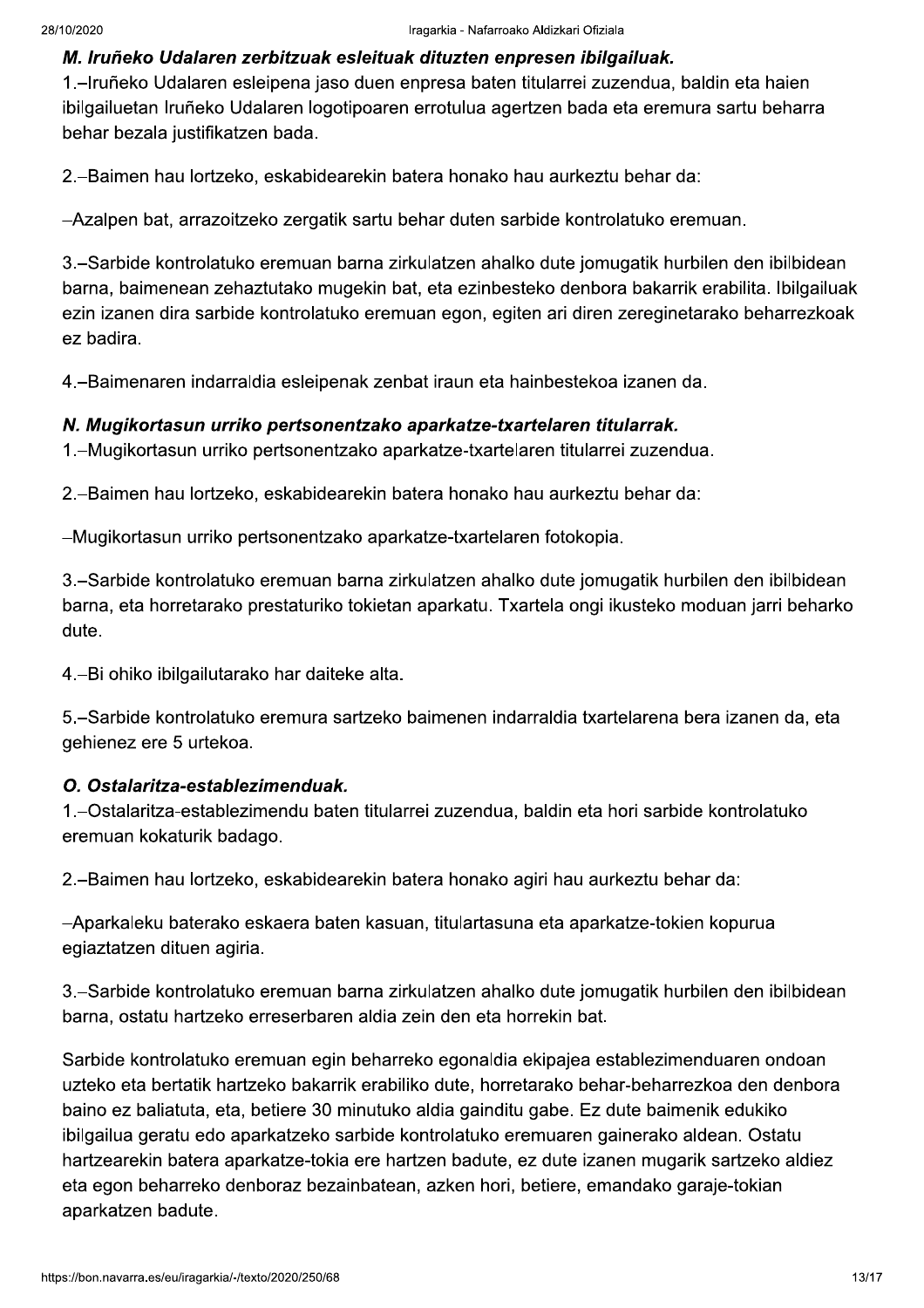#### Iragarkia - Nafarroako Aldizkari Ofiziala

4. - Ostalaritza-establezimenduaren titularrak zuzenean txertatuko du unean-unean edo aldi baterako sarbide kontrolatuko eremuan sartu behar duen ibilgailuaren gaineko informazioa -data eta ibilgailuaren matrikula- sarbide-kontroleko sisteman, horretarako erabilgarri jarritako bitarteko telematikoen bidez. Izapide hori eremura sartu baino lehen egin beharko da, eta hori posible ez balitz, 72 orduko epea egonen da gehienez ere geroago horren berri emateko.

5.–Establezimenduaren titularrak bi ohiko ibilgailu bitarte sartzen ahalko ditu baimenean. Ibilgailu horiek ezin izanen dira aldi berean egon sarbide kontrolatuko eremuan.

Sarbide kontrolatuko eremuan barna zirkulatzen ahalko dute establezimendutik hurbilen den ibilbidean barna, eta zamalan txikiak egin, ezinbesteko denbora bakarrik erabilita eta 15 minutuz baino gehiagoz aparkaturik egon gabe. Sarbide kontrolatuko eremuan egin beharreko egonaldia gehienez ere 30 minutukoa izanen da.

#### P. Larrialdietako zerbitzu teknikoa.

1.-Larrialdietako zerbitzu teknikoko enpresa baten titularrari zuzendua, baldin eta beren zereginak zamalanen ordutegiaren barruan egiterik ez eta esku-hartzea premiazkoa bada.

2.-Baimen hau lortzeko aurrez H motako baimena eduki beharko dute (Obrak, etxe-aldaketak eta etxez etxeko konponketa-lanak).

3.–Sarbide kontrolatuko eremuan barna zirkulatzen ahalko dute, jomugatik hurbilen den ibilbidean, eta barruan geratu zamalanen ordutegitik kanpo, larrialdi-zerbitzua ematen amaitu arte, eta gehienez ere 60 minutuz.

4.–Baimenaren titularrak zuzenean txertatuko du sarbide kontrolatuko eremuan zamalanetarako ordutegitik kanpo sartu eta bertan egon behar duen ibilgailuaren gaineko informazioa -data eta ibilgailuaren matrikula- sarbide-kontroleko sisteman, horretarako erabilgarri jarritako bitarteko telematikoen bidez. Izapide hori eremura sartu baino lehen egiten ahalko da, eta hori posible ez balitz, 72 orduko epea egonen da gehienez ere geroago horren berri emateko.

Larrialdi-zerbitzu bakoitzeko eskatu beharko da unean-uneko sarbidea, eta egindako zerbitzuaren albarana edo faktura eskatzen ahalko zaie.

#### Q. Etxez etxeko janari-banaketa.

1.-Etxebizitza partikularretan ibilgailuen bidez janaria banatzen duten enpresei zuzendua.

2.-Baimen hau lortzeko, eskabidearekin batera honako hau aurkeztu behar da:

-Garraioan aritzeko administrazio-baimenaren fotokopia, administrazio eskudunak emana, hori nahitaezkoa bada.

-Garraioan aritzeko administrazio-baimena nahitaezkoa ez bada, interesdunak egiaztatu beharko du alta hartua duela Jarduera Ekonomikoen gaineko Zergan (JEZ).

3.–Baimena edukiko dute egunaren edozein unetan edozein kontrol gunetatik sartu edo irteteko eta jomugatik hurbilen den ibilbidean barna zirkulatzeko, betiere zerbitzua ematen ari direlarik sarbide kontrolatuko eremuan. Ezin izanen da egon sarbide kontrolatuko eremuan behar den denbora baino gehiago, eta, nolanahi dela, inoiz ere 20 minutu baino gehiago.

#### R. Baimena, ekitaldi-ospakizunetarako.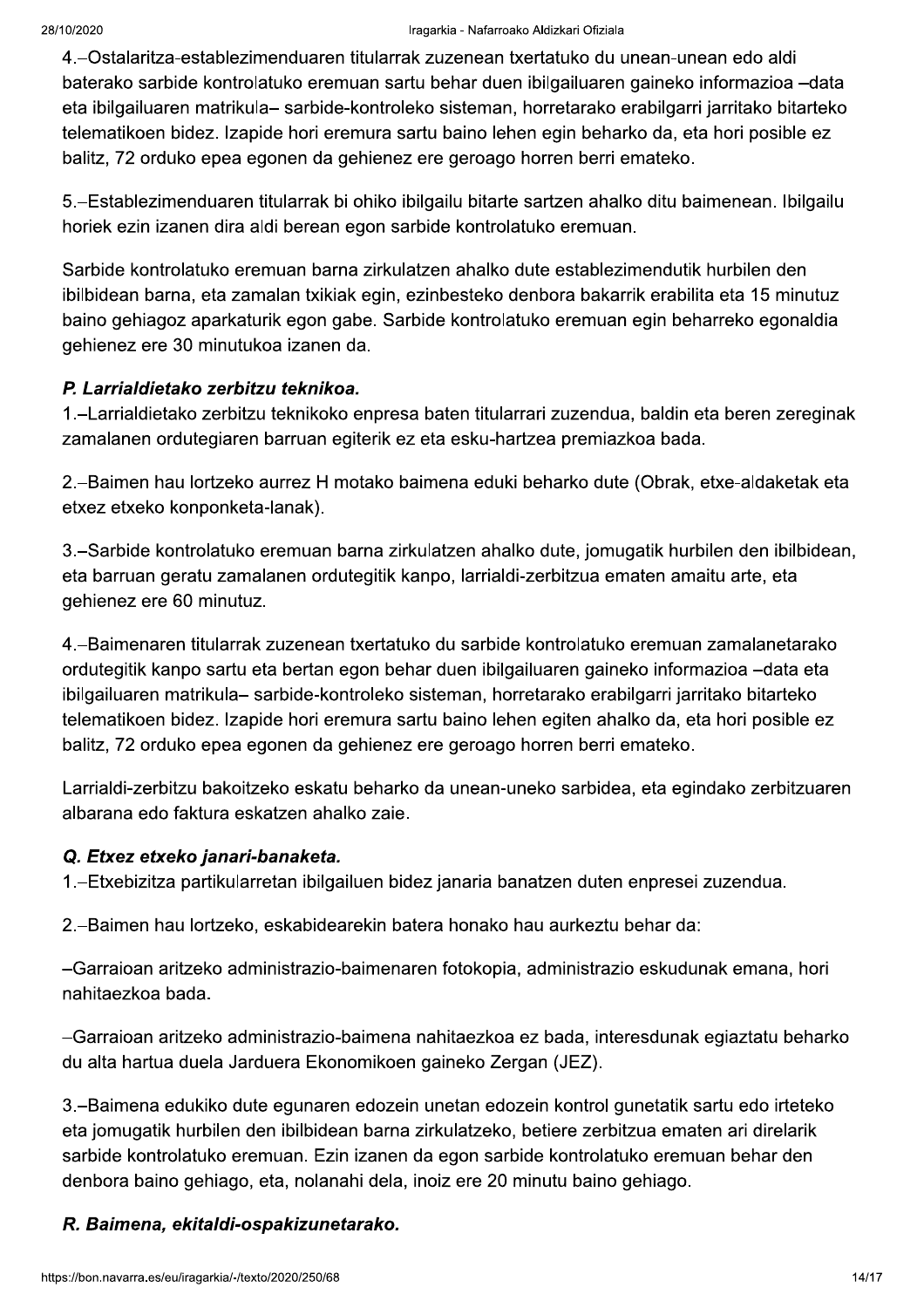1.–Ospakizun erlijiosoetan eta zibiletan, edo bestelako ekitaldietan, hala nola erakusketa, azoka, jolas- edo kultura-ekitaldietan, parte hartzen ari direnei zuzendua.

2.–Sartzeko baimena lortzeko Mugikortasunari buruzko Udal Ordenantzan jasotakoa (V. titulua) eta Herritarren Segurtasuneko Zinegotzitza Ordezkariak emaniko ebazpena bete beharko da, hain zuzen, espediente zenbaki hau duena: RPC 03-JUN-05 (17/PC). Eta eskabidearekin batera honako agiri hauek aurkeztu behar dira:

-Sarrera justifikatzeko informazio ulerterraza.

-Iraupena.

-Okupatu beharreko eremuak.

-Ekitaldian parte hartuko duten matrikulen zerrenda.

3.-Sarbide kontrolatuko eremuan barna zirkulatzen ahalko dute, jomugatik hurbilen den ibilbidean, ezinbesteko denbora bakarrik erabilita.

#### S. Guardiako farmaziak.

1.–Sarbide kontrolatuko eremuaren barruan kokaturik dagoen farmazia baten titularrei zuzendua, guardian dagoen aldiarekin bat, merkataritza-ordutegitik kanpo, bezeroak irits daitezen beren ibilgailuaz, farmazia-ingurura.

2.-. Farmaziaren titularrak zuzenean txertatuko du puntualki sarbide kontrolatuko eremuan sartu behar duen ibilgailuaren gaineko informazioa -data eta ibilgailuaren matrikula- sarbide-kontroleko sisteman, horretarako erabilgarri jarritako bitarteko telematikoen bidez. Izapide hori eremura sartu baino lehen egin beharko da, eta hori posible ez balitz, 72 orduko epea egonen da gehienez ere geroago horren berri emateko.

3.–Sarbide kontrolatuko eremuan barna zirkulatzen ahalko dute guardiako-farmaziatik hurbilen den ibilbidean barna, ezinbesteko denbora bakarrik erabilita, betiere 30 minutu baino gehiago egon gabe sarbide kontrolatuko eremuan.

#### T. Zirkulatzeko txartel bereziak dituzten ibilgailuak.

Txartelak zein baldintzatan eman eta horiek bete beharko dituzte, Herritarren Segurtasuneko Zinegotzitza Ordezkariak emaniko ebazpenarekin bat; hain zuzen, espediente zenbaki hau duena: CIRC VARIOS/2016/1.

#### U. Egoera bereziak.

Udalak ulertzen du gerta daitezkeela aurreko puntuetan jasotako egoerez besteko batzuk, bereziak izateagatik jasota ez daudenak baimen jakin batean. Horregatik, Udalak salbuespenez ematen ahalko ditu baimen bereziak sarbide kontrolatuko eremuan zirkulatzeko.

Interesdunak eremura sartzeko dituen arrazoiak azalduko ditu, bai eta aurrekoez besteko inguruabar berezien berri eman ere.

Eskaera erregistroetako baten bidez tramitatuko da eta Herritarren Segurtasuneko Alorreko zuzendaritzari zuzendu behar zaio. Interesdunak ez du baimenik edukiko eremura sartzeko harik eta baimenaren baieztapena jaso arte.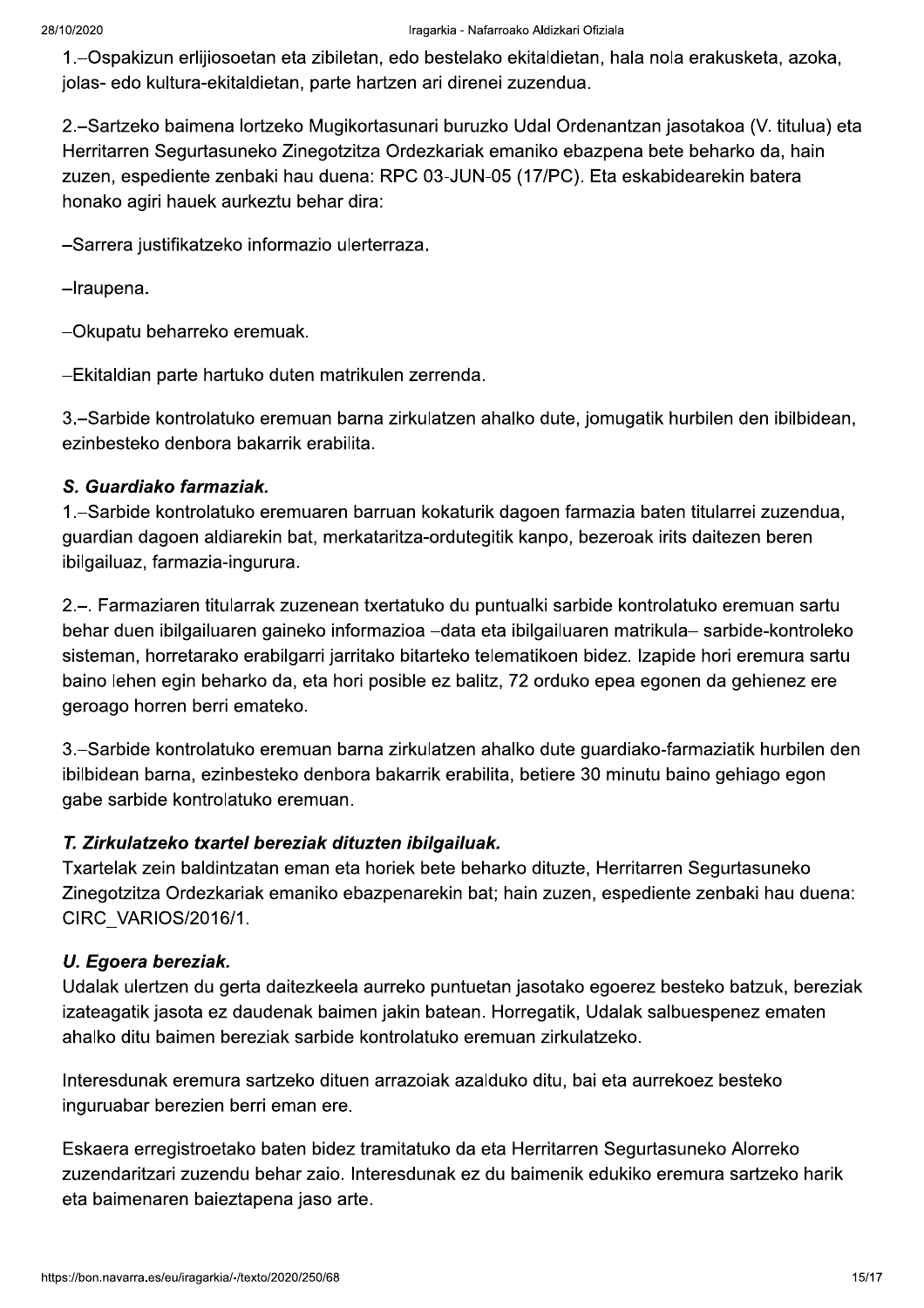# **IV. TITULUA**

#### Kontrola, zaintza eta eskaerak

8. artikulua. Baimenen gaineko azterketa eta kontrola:

1. Herritarren Segurtasuneko Alorrari dagozkio behin betiko baimenak emateko alderdi teknikoak eta administraziokoak.

2. Alde Zaharreko sarbide kontrolatuko eremura sartzeko, bertan egoteko eta zirkulatzeko baldintzak ez betetzeak eragindako zehapen-espedienteak tramitatzea Herritarren Segurtasuneko Alorrari dagokio, betiere Trafikoari, Ibilgailu Motordunen Zirkulazioari eta Bide Segurtasunari buruzko arauek ezarritakoarekin bat, bai eta, Udaltzaingoaren bitartez, zerbitzuaren zaintza, diziplina, behin behineko baimenak ematea eta matrikulak irakurtzeko gailuak erabiltzea ere.

3. Aldian-aldian kontrolak eginen dira, Alde Zaharreko sarbide kontrolatuko eremura sartzeko baimenen baldintzak betetzen direla egiaztatzeko. Hori horrela, baimenaren eskatzaileei edo organo proposatzaileei eskatzen ahalko zaizkie baldintzak betetzen direla justifikatzen duten agiriak.

9. artikulua. Baimen-eskaerak eta berritzekoak:

1. Interesdunek orok -pertsona fisikoak edo juridikoak direla- edozein baimenetarako eskaera egin baino lehen, alta hartu behar dute, bai eta identifikatu eta kautotu ere, Iruñeko Udalak herritarren eskura jarritako komunikazio-bide birtualean.

Tramite hori egiteko, pertsona juridikoek sinadura elektronikoko sistema eduki beharko dute, Iruñeko Udalak onartua.

Sinadura elektronikorik ez duten pertsona fisikoen kasuan, prozedura bat jarriko da interesdunen eskura, zuzen identifikatu daitezen.

2. Sisteman hartutako altak eta behin betiko, aldi baterako zein unean uneko baimen-eskaerak aurkeztu behar dira xedapen honetan kasu bakoitzerako ezarritako dokumentazioarekin batera, online baliabide hauen bitartez:

-http://policia.pamplona.es eta http://www.pamplona.es webguneetan.

-Smartphonetarako "Tok-Tok" APPa, eskuragarri dagoena Google Playn Androidentzat, eta Apple Storen IOSentzat.

Interesdunak ezin baditu baimenak online kudeatu, hona jotzen ahalko du:

-Herritarrendako Arreta Zerbitzua. (Tel.: 010 edo 948948420100).

-Aurrez aurre, Herritarren Segurtasuneko Alorrean (Iratxeko Monasterioaren k., 2), edo aurrez hitzordua eskatuta, Kondestablearen jauregiko Herritarren Arreta Bulegoan (Kale Nagusia, 2).

3.–2. puntuan aurreikusitako bideen bitartez egin ezin diren eskaerak –premiazkoak, behinbehinekoak eta unean unekoak-, Iruñeko Udaltzaingoak egiten ahalko ditu, ez ohiko izaeraz egin ere.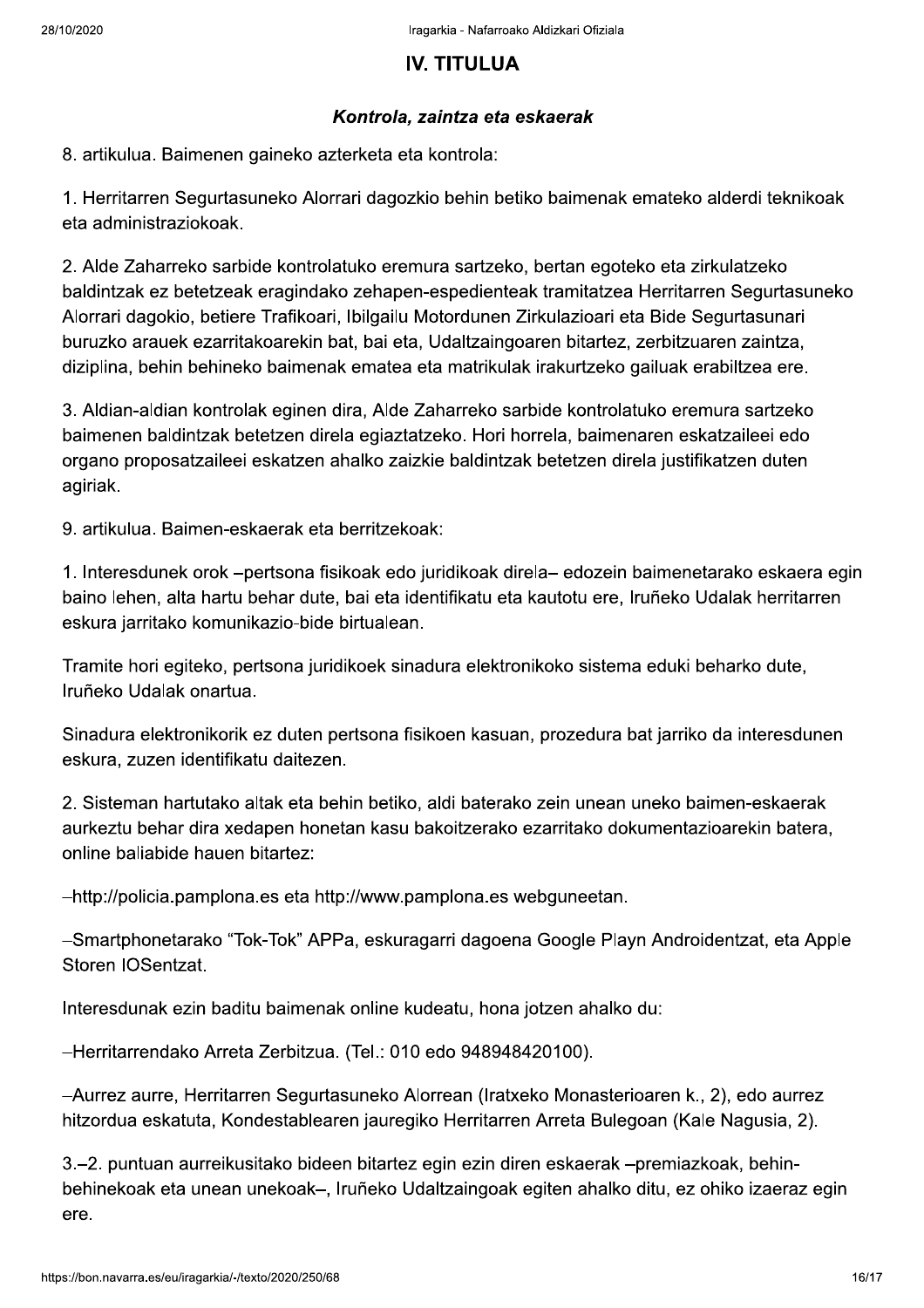10. artikulua. Baimena galtzea:

1. Baimena emateko oinarritzat hartutako datuetan edo baldintzetan aldaketarik egonez gero, titularra beharturik dago horren berri ematera, baimena luzatuko den edo deuseztatuko den egiaztatzeko. Nolanahi ere, egiaztapen hori, posible bada, ofizioz eginen da, aldian-aldian, eta eskatutako baldintzak betetzen ez dituzten baimenak deuseztatu eginen dira. Ofizioz egiaztatzeak ez du baimenaren titularra salbuesten arestian aipatutako aldaketak jakinaraztetik.

2. Eremuaren funtzionamendua erregulatzen duten arauak behin eta berriz ez betetzeak espediente bat ekarriko du berekin, eta horren ondorioz ebazten ahalko da baimena aldi baterako edo behin betiko errebokatzea.

# **I. ERANSKINA**

Sarbide Kontrolatuko Eremuan sartutako kaleen zerrenda eta baimendutako kontrolguneak helmuga-kalearen arabera (PDFa).

# **II. ERANSKINA**

Planoa (PDFa).

Iragarkiaren kodea: L2011957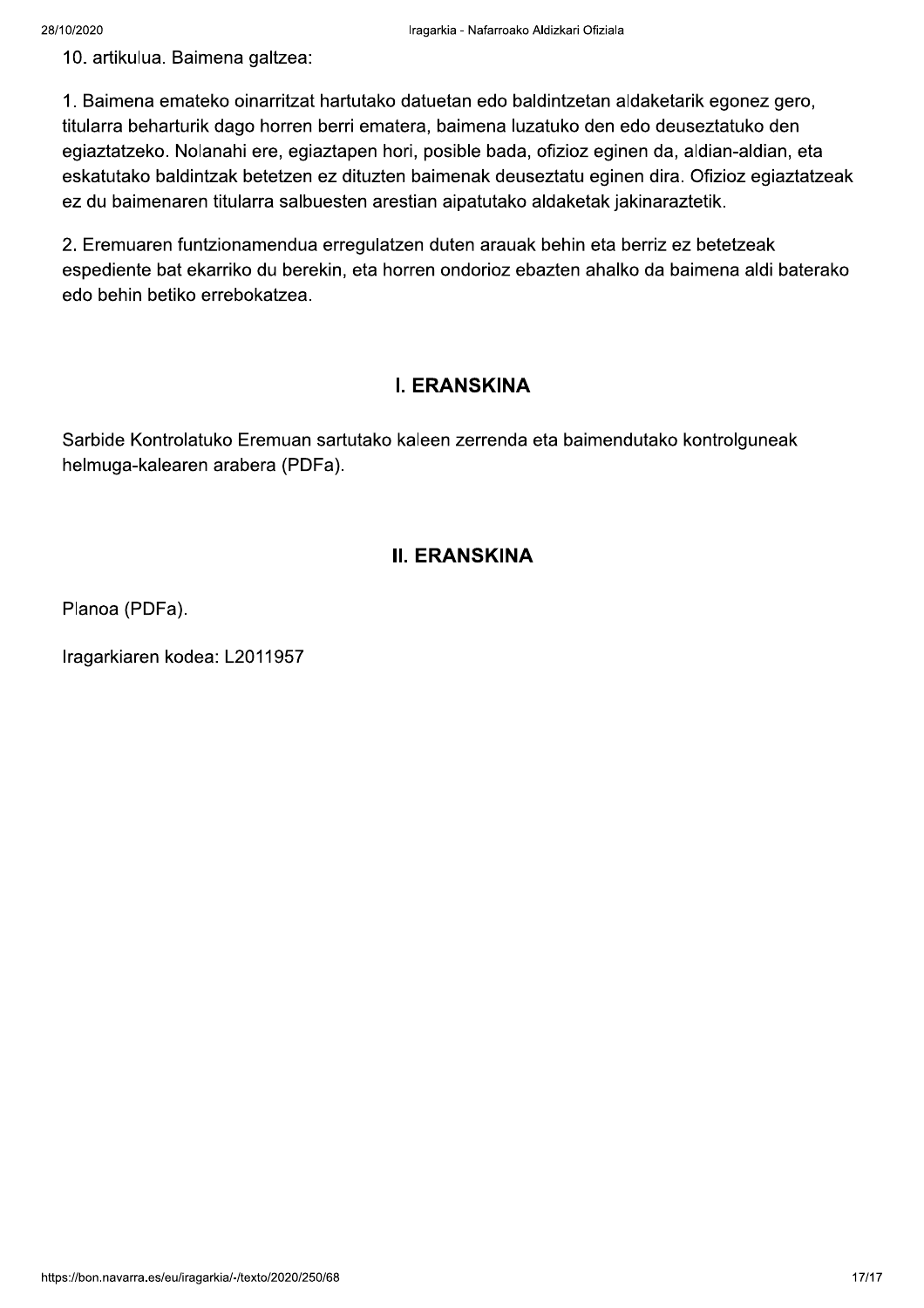

ÁREA DE SEGURIDAD CIUDADANA

Udaltzaingoa

Policía Municipal

T. 948 420 100 / 010 www.pamplona.es

#### SARBIDE KONTROLATUKO EREMUAN SARTUTAKO KALEEN ZERRENDA ETA BAIMENDUTAKO KONTROLGUNEAK HELMUGA-KALEAREN ARABERA

|                                                                               |                                                                                                                                                                                                                                                                                                                                                                                                                                                                                                                                                                                                                    | PUNTOS DE CONTROL DE ENTRADA Y SALIDA A<br>LA ZONA DE ACCESO CONTROLADO |                                |                                    |                                               |                                     |                                                    |                                      |                                 |                            |                                          |                                                      |                                          |                             |                                           |                                                             |                                 |  |
|-------------------------------------------------------------------------------|--------------------------------------------------------------------------------------------------------------------------------------------------------------------------------------------------------------------------------------------------------------------------------------------------------------------------------------------------------------------------------------------------------------------------------------------------------------------------------------------------------------------------------------------------------------------------------------------------------------------|-------------------------------------------------------------------------|--------------------------------|------------------------------------|-----------------------------------------------|-------------------------------------|----------------------------------------------------|--------------------------------------|---------------------------------|----------------------------|------------------------------------------|------------------------------------------------------|------------------------------------------|-----------------------------|-------------------------------------------|-------------------------------------------------------------|---------------------------------|--|
|                                                                               |                                                                                                                                                                                                                                                                                                                                                                                                                                                                                                                                                                                                                    | <b>Entrada</b>                                                          |                                |                                    |                                               |                                     |                                                    |                                      |                                 |                            | <b>Salida</b>                            |                                                      |                                          |                             |                                           |                                                             |                                 |  |
|                                                                               |                                                                                                                                                                                                                                                                                                                                                                                                                                                                                                                                                                                                                    |                                                                         |                                |                                    |                                               |                                     |                                                    |                                      |                                 |                            |                                          |                                                      |                                          |                             |                                           |                                                             |                                 |  |
|                                                                               |                                                                                                                                                                                                                                                                                                                                                                                                                                                                                                                                                                                                                    | Calle Juan de Labrit (Frontón)                                          | Estafeta (c/ Duque de Ahumada) | Espoz y Mina (c/ Duque de Ahumada) | Cortes de Navarra)<br>Avenida San Ignacio (c/ | Calle San Antón (c/ Navas de Tolosa | Aduana<br>Calle Nueva (Aparcamiento Rincón de la   | Calle Mayor (Iglesia de San Lorenzo) | Calle Santo Domingo (Educación) | Vergel (Portal de Francia) | Agustín)<br>န္တ<br>de Labrit (C/<br>luan | Ignacio)<br>$\frac{5}{3}$<br>(avenida de<br>Sarasate | Tolosa)<br>Navas de<br>aseo Sarasate (c/ | Ciudadela)<br>San Antón (c/ | Lorenzo<br>(Iglesia de San<br>Calle Mayor | (Educación<br>Domingo<br>la Huertas de Sto.<br><b>Bubre</b> | (Portal de Francia)<br>Vergel   |  |
|                                                                               |                                                                                                                                                                                                                                                                                                                                                                                                                                                                                                                                                                                                                    |                                                                         | Calle                          | <b>Calle</b>                       |                                               |                                     |                                                    |                                      |                                 | Calle <sup>-</sup>         | $\frac{1}{2}$                            | aseo                                                 |                                          | $\frac{9}{25}$              |                                           |                                                             | $\frac{1}{2}$                   |  |
|                                                                               | C/ Aldapa<br>C/ Barquilleros                                                                                                                                                                                                                                                                                                                                                                                                                                                                                                                                                                                       |                                                                         |                                |                                    |                                               |                                     |                                                    |                                      | $\frac{x}{x}$                   | $\frac{x}{x}$              |                                          |                                                      |                                          |                             |                                           |                                                             | $\frac{\mathsf{x}}{\mathsf{x}}$ |  |
|                                                                               | C/ Belenas, Rincón<br>Plaza/ Burgos, de los                                                                                                                                                                                                                                                                                                                                                                                                                                                                                                                                                                        |                                                                         |                                |                                    |                                               |                                     | $\overline{\mathsf{x}}$<br>Χ                       |                                      |                                 |                            |                                          |                                                      |                                          |                             |                                           |                                                             |                                 |  |
|                                                                               | C/ Caballo Blanco, del, Rincón<br>C/ Calceteros                                                                                                                                                                                                                                                                                                                                                                                                                                                                                                                                                                    |                                                                         |                                |                                    |                                               |                                     |                                                    |                                      | Ⴟ                               | x                          |                                          |                                                      |                                          | ×                           | $\overline{\mathsf{x}}$                   |                                                             | $\overline{\textsf{x}}$         |  |
|                                                                               | C/ Calderería                                                                                                                                                                                                                                                                                                                                                                                                                                                                                                                                                                                                      |                                                                         | x                              |                                    |                                               |                                     |                                                    |                                      |                                 |                            |                                          |                                                      |                                          |                             |                                           |                                                             |                                 |  |
| ES INCLUIDAS EN LA ZONA DE ACCESO CONTROLADC                                  | C/ Campana<br>C/ Carmen                                                                                                                                                                                                                                                                                                                                                                                                                                                                                                                                                                                            | x                                                                       |                                |                                    |                                               |                                     |                                                    |                                      | x                               | x                          |                                          |                                                      |                                          | x                           | x                                         |                                                             |                                 |  |
|                                                                               | Plaza/ Castillo, del<br>C/ Chapitela                                                                                                                                                                                                                                                                                                                                                                                                                                                                                                                                                                               |                                                                         |                                | ×<br>x                             | x<br>x                                        |                                     |                                                    |                                      |                                 |                            |                                          |                                                      |                                          |                             |                                           |                                                             |                                 |  |
|                                                                               | C / Ciudadela                                                                                                                                                                                                                                                                                                                                                                                                                                                                                                                                                                                                      |                                                                         |                                |                                    | x                                             |                                     |                                                    |                                      |                                 |                            |                                          |                                                      | ×                                        | x                           |                                           |                                                             |                                 |  |
|                                                                               | C/ Comedias<br>C/ Compañía                                                                                                                                                                                                                                                                                                                                                                                                                                                                                                                                                                                         |                                                                         |                                |                                    | x                                             |                                     |                                                    |                                      |                                 |                            |                                          |                                                      |                                          |                             |                                           |                                                             |                                 |  |
|                                                                               | Plaza/ Compañía<br>Plaza/ Comptos Reales                                                                                                                                                                                                                                                                                                                                                                                                                                                                                                                                                                           | X                                                                       |                                |                                    |                                               |                                     | x                                                  |                                      |                                 | x                          |                                          |                                                      |                                          |                             |                                           |                                                             |                                 |  |
|                                                                               | Plaza/ Consejo                                                                                                                                                                                                                                                                                                                                                                                                                                                                                                                                                                                                     |                                                                         |                                |                                    |                                               |                                     | x                                                  |                                      |                                 |                            |                                          |                                                      |                                          |                             |                                           |                                                             |                                 |  |
|                                                                               | Plaza/ Consistorial<br>C/ Curia                                                                                                                                                                                                                                                                                                                                                                                                                                                                                                                                                                                    |                                                                         |                                |                                    | ×                                             |                                     | X                                                  |                                      | x<br>x                          |                            |                                          |                                                      |                                          |                             |                                           |                                                             |                                 |  |
|                                                                               | C/Descalzos<br>C/ Dormitalería                                                                                                                                                                                                                                                                                                                                                                                                                                                                                                                                                                                     |                                                                         |                                |                                    |                                               |                                     |                                                    |                                      |                                 |                            |                                          |                                                      |                                          |                             |                                           |                                                             |                                 |  |
|                                                                               | C/Dos de mayo                                                                                                                                                                                                                                                                                                                                                                                                                                                                                                                                                                                                      |                                                                         |                                |                                    |                                               |                                     |                                                    |                                      |                                 | X                          |                                          |                                                      |                                          |                             |                                           |                                                             |                                 |  |
|                                                                               | C/ Espoz y Mina<br>Travesía Espoz y Mina                                                                                                                                                                                                                                                                                                                                                                                                                                                                                                                                                                           |                                                                         |                                | x                                  |                                               |                                     |                                                    |                                      |                                 |                            |                                          |                                                      |                                          |                             |                                           |                                                             |                                 |  |
|                                                                               | C/ Estafeta                                                                                                                                                                                                                                                                                                                                                                                                                                                                                                                                                                                                        |                                                                         | ᅑ                              |                                    |                                               |                                     |                                                    |                                      |                                 |                            |                                          |                                                      |                                          |                             |                                           |                                                             |                                 |  |
|                                                                               | C/ Florencio Ansoleaga<br>Pasaje Francisco Seminario                                                                                                                                                                                                                                                                                                                                                                                                                                                                                                                                                               |                                                                         |                                |                                    |                                               |                                     | x                                                  |                                      |                                 |                            |                                          |                                                      |                                          |                             |                                           |                                                             |                                 |  |
|                                                                               | C/ Hilarión Eslava<br>C/ Jarauta                                                                                                                                                                                                                                                                                                                                                                                                                                                                                                                                                                                   |                                                                         |                                |                                    |                                               |                                     | $\overline{\mathsf{x}}$<br>$\overline{\mathsf{x}}$ |                                      |                                 |                            |                                          |                                                      |                                          |                             | $\overline{\mathbf{x}}$                   |                                                             |                                 |  |
|                                                                               | C/ Javier                                                                                                                                                                                                                                                                                                                                                                                                                                                                                                                                                                                                          | ×                                                                       | ×                              |                                    |                                               |                                     |                                                    |                                      |                                 |                            |                                          |                                                      |                                          |                             |                                           |                                                             |                                 |  |
|                                                                               | C/ Juan de Labrit<br>C/ Lindachiquía                                                                                                                                                                                                                                                                                                                                                                                                                                                                                                                                                                               | x                                                                       |                                |                                    | x                                             |                                     |                                                    |                                      |                                 |                            |                                          |                                                      |                                          |                             |                                           |                                                             |                                 |  |
|                                                                               | C/ Mañueta                                                                                                                                                                                                                                                                                                                                                                                                                                                                                                                                                                                                         | x                                                                       |                                |                                    |                                               |                                     |                                                    |                                      | x                               |                            | ×                                        |                                                      |                                          | ×                           |                                           |                                                             |                                 |  |
|                                                                               | C/ Mayor (Toda la calle)<br>C/ Mayor (solo nº72 y 74)                                                                                                                                                                                                                                                                                                                                                                                                                                                                                                                                                              |                                                                         |                                |                                    |                                               |                                     | x                                                  |                                      |                                 |                            |                                          |                                                      |                                          |                             | x                                         |                                                             |                                 |  |
|                                                                               | C/ Mercaderes<br>C /Mercado                                                                                                                                                                                                                                                                                                                                                                                                                                                                                                                                                                                        | x                                                                       |                                |                                    | x                                             |                                     | x                                                  |                                      | x<br>X.                         | x                          |                                          |                                                      |                                          |                             | X                                         |                                                             |                                 |  |
|                                                                               | C/ Merced                                                                                                                                                                                                                                                                                                                                                                                                                                                                                                                                                                                                          | x                                                                       |                                |                                    |                                               |                                     |                                                    |                                      |                                 |                            | x                                        |                                                      |                                          |                             |                                           |                                                             |                                 |  |
|                                                                               | C/ Navarrería<br>C/ Nueva (desde C/ Taconera a Pza Consejo)                                                                                                                                                                                                                                                                                                                                                                                                                                                                                                                                                        | x                                                                       |                                |                                    |                                               |                                     | x                                                  |                                      | x                               | x                          | x                                        |                                                      |                                          | x                           | x                                         |                                                             |                                 |  |
|                                                                               | C/ Nueva (desde Pza. Consejo a Pza. Consistorial)<br>C/ Obispo Barbazán, Ronda                                                                                                                                                                                                                                                                                                                                                                                                                                                                                                                                     |                                                                         |                                |                                    |                                               |                                     | x                                                  |                                      |                                 |                            |                                          |                                                      |                                          |                             | x                                         |                                                             |                                 |  |
|                                                                               | Paseo de Pablo Sarasate (números pares)                                                                                                                                                                                                                                                                                                                                                                                                                                                                                                                                                                            |                                                                         |                                |                                    | х                                             | х                                   |                                                    |                                      |                                 |                            |                                          |                                                      |                                          |                             |                                           |                                                             |                                 |  |
|                                                                               | C/ Palacio, del, Cuesta<br>C/ Pellejería, de la, Ríncon                                                                                                                                                                                                                                                                                                                                                                                                                                                                                                                                                            |                                                                         |                                |                                    |                                               |                                     |                                                    |                                      | x                               | ×                          |                                          |                                                      |                                          |                             |                                           |                                                             |                                 |  |
|                                                                               | C/ Pozo Blanco                                                                                                                                                                                                                                                                                                                                                                                                                                                                                                                                                                                                     |                                                                         |                                |                                    | x                                             |                                     |                                                    |                                      |                                 |                            |                                          |                                                      |                                          |                             |                                           |                                                             |                                 |  |
|                                                                               | C/ Recoletas<br>Plaza/ Recoletas                                                                                                                                                                                                                                                                                                                                                                                                                                                                                                                                                                                   |                                                                         |                                |                                    |                                               |                                     | x<br>×                                             | x                                    |                                 |                            |                                          |                                                      |                                          |                             | $\frac{\mathsf{X}}{\mathsf{v}}$           |                                                             |                                 |  |
|                                                                               | C/ Redín<br>Paseo Redín                                                                                                                                                                                                                                                                                                                                                                                                                                                                                                                                                                                            | X                                                                       |                                |                                    |                                               |                                     |                                                    |                                      | $\overline{\mathsf{x}}$         | $\frac{x}{x}$              |                                          |                                                      |                                          |                             |                                           |                                                             |                                 |  |
|                                                                               | Paseo Ronda                                                                                                                                                                                                                                                                                                                                                                                                                                                                                                                                                                                                        |                                                                         |                                |                                    |                                               |                                     |                                                    |                                      |                                 |                            |                                          |                                                      |                                          |                             |                                           |                                                             |                                 |  |
|                                                                               | C/ Salsipuedes<br>C/ San Agustín                                                                                                                                                                                                                                                                                                                                                                                                                                                                                                                                                                                   |                                                                         |                                |                                    |                                               |                                     |                                                    |                                      |                                 |                            |                                          |                                                      |                                          |                             |                                           |                                                             |                                 |  |
|                                                                               | C/ San Antón<br>C/ San Francisco                                                                                                                                                                                                                                                                                                                                                                                                                                                                                                                                                                                   |                                                                         |                                |                                    |                                               |                                     | X                                                  |                                      |                                 |                            |                                          |                                                      |                                          |                             |                                           |                                                             |                                 |  |
|                                                                               | Plaza/ San Francisco                                                                                                                                                                                                                                                                                                                                                                                                                                                                                                                                                                                               |                                                                         |                                |                                    |                                               |                                     | $\overline{\mathsf{x}}$                            |                                      |                                 |                            |                                          |                                                      |                                          |                             |                                           |                                                             |                                 |  |
|                                                                               | Plaza/ San Francisco (usuarios de parking)<br>C/ San Gregorio                                                                                                                                                                                                                                                                                                                                                                                                                                                                                                                                                      |                                                                         |                                |                                    | ×                                             |                                     | x                                                  |                                      |                                 |                            |                                          |                                                      |                                          |                             |                                           |                                                             |                                 |  |
|                                                                               | Plaza/ San José                                                                                                                                                                                                                                                                                                                                                                                                                                                                                                                                                                                                    |                                                                         |                                |                                    |                                               |                                     |                                                    |                                      |                                 |                            |                                          |                                                      |                                          |                             |                                           |                                                             |                                 |  |
| RELACIÓN DE CAL                                                               | C/ San Lorenzo<br>C/ San Miguel                                                                                                                                                                                                                                                                                                                                                                                                                                                                                                                                                                                    |                                                                         |                                |                                    |                                               |                                     | X                                                  |                                      |                                 |                            |                                          |                                                      |                                          |                             | ×                                         |                                                             |                                 |  |
|                                                                               | C/ San Nicolás<br>Plaza/ San Nicolás                                                                                                                                                                                                                                                                                                                                                                                                                                                                                                                                                                               |                                                                         |                                |                                    | Χ                                             | Χ                                   |                                                    |                                      |                                 |                            |                                          |                                                      |                                          |                             |                                           |                                                             |                                 |  |
|                                                                               | C/ San Nicolás, Rincón                                                                                                                                                                                                                                                                                                                                                                                                                                                                                                                                                                                             |                                                                         |                                |                                    | x                                             | x                                   |                                                    |                                      |                                 |                            |                                          |                                                      |                                          | ×                           |                                           |                                                             |                                 |  |
|                                                                               | C/ San Saturnino<br>Plaza/ Santa Ana                                                                                                                                                                                                                                                                                                                                                                                                                                                                                                                                                                               |                                                                         |                                |                                    |                                               |                                     | x                                                  |                                      |                                 |                            |                                          |                                                      |                                          |                             | x                                         |                                                             |                                 |  |
|                                                                               | Plaza/ Santa María la Real                                                                                                                                                                                                                                                                                                                                                                                                                                                                                                                                                                                         |                                                                         |                                |                                    |                                               |                                     |                                                    |                                      |                                 |                            |                                          |                                                      |                                          |                             |                                           |                                                             |                                 |  |
|                                                                               | Plaza/ Santiago<br>C/ Santo Andía                                                                                                                                                                                                                                                                                                                                                                                                                                                                                                                                                                                  |                                                                         |                                |                                    |                                               |                                     |                                                    |                                      |                                 |                            |                                          |                                                      |                                          |                             |                                           |                                                             |                                 |  |
|                                                                               | C/ Santo Domingo<br>C/ Tejería                                                                                                                                                                                                                                                                                                                                                                                                                                                                                                                                                                                     | x                                                                       |                                |                                    |                                               |                                     | x                                                  |                                      |                                 |                            |                                          |                                                      |                                          |                             |                                           |                                                             |                                 |  |
|                                                                               | Plaza/ Virgen de la O                                                                                                                                                                                                                                                                                                                                                                                                                                                                                                                                                                                              |                                                                         |                                |                                    |                                               |                                     | x                                                  |                                      |                                 |                            |                                          |                                                      |                                          |                             |                                           |                                                             |                                 |  |
|                                                                               | C/ Zapatería<br>Av. San Ignacio                                                                                                                                                                                                                                                                                                                                                                                                                                                                                                                                                                                    |                                                                         |                                |                                    |                                               |                                     | x                                                  |                                      |                                 |                            |                                          |                                                      |                                          |                             |                                           |                                                             |                                 |  |
|                                                                               |                                                                                                                                                                                                                                                                                                                                                                                                                                                                                                                                                                                                                    |                                                                         |                                |                                    |                                               |                                     |                                                    |                                      |                                 |                            |                                          |                                                      |                                          |                             |                                           |                                                             |                                 |  |
|                                                                               | Atención: Los puntos de control autorizados permiten llegar hasta la calle destino. Si la señalización vertical, la señalización circunstancial, la densidad<br>peatonal o las actividades en la calzada lo impiden, permitirán llegar hasta la zona más próxima a la calle destino.                                                                                                                                                                                                                                                                                                                               |                                                                         |                                |                                    |                                               |                                     |                                                    |                                      |                                 |                            |                                          |                                                      |                                          |                             |                                           |                                                             |                                 |  |
| SECTOR 1 (ZER), PASEO DE SARASATE SECTOR 2 (ZEL), MOTOCICLETAS Y CICLOMOTORES |                                                                                                                                                                                                                                                                                                                                                                                                                                                                                                                                                                                                                    |                                                                         |                                |                                    |                                               |                                     |                                                    |                                      |                                 |                            |                                          |                                                      |                                          |                             |                                           |                                                             |                                 |  |
|                                                                               |                                                                                                                                                                                                                                                                                                                                                                                                                                                                                                                                                                                                                    |                                                                         |                                |                                    |                                               |                                     |                                                    |                                      |                                 |                            |                                          |                                                      |                                          |                             |                                           |                                                             |                                 |  |
|                                                                               | Se permite circular por toda la zona de acceso controlado, pasar por cualquier punto de control y el estacionamiento en los lugares habilitados al efecto, al<br>Residente con tarjeta de residente del Sector 1 (ZER) y del Paseo de Sarasate (-Sector 2 (ZEL) incluidas en la zona de acceso controlado.<br>Asimismo, se permite circular por toda la zona de acceso controlado, pasar por cualquier punto de control y el estacionamiento en los lugares habilitados al<br>efecto, a las motocicletas o ciclomotores de los residentes cuya matrícula esté dada de alta en el sistema de control de matrículas. |                                                                         |                                |                                    |                                               |                                     |                                                    |                                      |                                 |                            |                                          |                                                      |                                          |                             |                                           |                                                             |                                 |  |